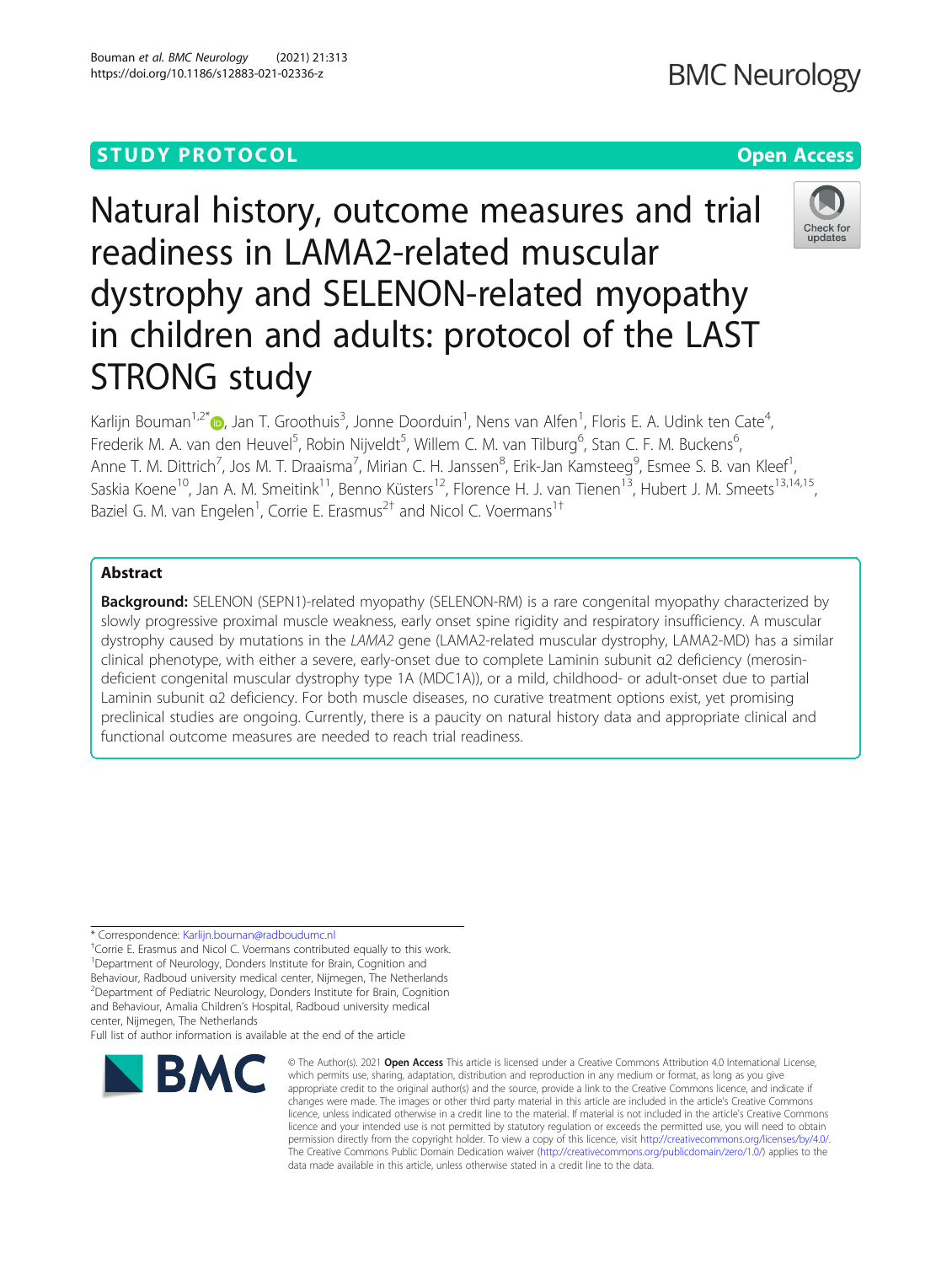Methods: LAST STRONG is a natural history study in Dutch-speaking patients of all ages diagnosed with SELENON-RM or LAMA2-MD, starting August 2020. Patients have four visits at our hospital over a period of 1.5 year. At all visits, they undergo standardized neurological examination, hand-held dynamometry (age ≥ 5 years), functional measurements, questionnaires (patient report and/or parent proxy; age ≥ 2 years), muscle ultrasound including diaphragm, pulmonary function tests (spirometry, maximal inspiratory and expiratory pressure, sniff nasal inspiratory pressure; age ≥ 5 years), and accelerometry for 8 days (age ≥ 2 years); at visit one and three, they undergo cardiac evaluation (electrocardiogram, echocardiography; age ≥ 2 years), spine X-ray (age ≥ 2 years), dual-energy X-ray absorptiometry (DEXA-)scan (age ≥ 2 years) and full body magnetic resonance imaging (MRI) (age ≥ 10 years). All examinations are adapted to the patient's age and functional abilities. Correlation between key parameters within and between subsequent visits will be assessed.

Discussion: Our study will describe the natural history of patients diagnosed with SELENON-RM or LAMA2-MD, enabling us to select relevant clinical and functional outcome measures for reaching clinical trial-readiness. Moreover, our detailed description (deep phenotyping) of the clinical features will optimize clinical management and will establish a well-characterized baseline cohort for prospective follow-up.

Conclusion: Our natural history study is an essential step for reaching trial readiness in SELENON-RM and LAMA2-MD.

**Trial registration:** This study has been approved by medical ethical reviewing committee Region Arnhem-Nijmegen (NL64269.091.17, 2017–3911) and is registered at [ClinicalTrial.gov](http://clinicaltrial.gov) ([NCT04478981\)](https://clinicaltrials.gov/ct2/show/NCT04478981).

Keywords: LAMA2, Laminin subunit α2 deficiency, Merosin-deficient congenital muscular dystrophy type 1A (MDC1A), SELENON, SEPN1, Natural history, Outcome measures, Trial readiness, All ages

# Background

Selenoprotein N-related congenital myopathy (SEPN1 or SELENON-RM) is a rare congenital myopathy with an estimated prevalence of 0.5 in 1000,000 [[1\]](#page-10-0). Core features include slowly progressive axial muscle weakness, early-onset rigidity of the spine, scoliosis and respiratory insufficiency. Delayed motor development is the most common presenting sign. Muscle biopsies show multiminicores as the most common lesion, often associated with mild dystrophic features [\[2](#page-10-0)]. Laminin  $\alpha$ 2-related muscular dystrophy (LAMA2-MD) has a similar clinical phenotype, with an estimated prevalence of 4 in 500,000 [[3\]](#page-10-0). It has a heterogeneous disease spectrum ranging from a severe, early-onset congenital muscular dystrophy (complete Laminin subunit α2 deficiency, also called merosin-deficient congenital muscular dystrophy type 1A (MDC1A)) to a mild, childhood- or adult-onset limb-girdle type muscular dystrophy (partial Laminin subunit  $\alpha$ 2 deficiency). Additionally, patients may suffer from epileptic seizures and may show characteristic diffuse brain white matter lesions on magnetic resonance imaging (MRI) [\[4](#page-10-0)]. The clinical diagnosis of SELENON-RM and LAMA2-MD is confirmed by recessive pathogenic variants in the SELENON gene (OMIM-number 606210) or LAMA2 gene (OMIM-number 156225), respectively [[5](#page-10-0)–[9](#page-10-0)]. Currently, no curative treatment options exist for neither SELENON-RM nor LAMA2-MD. Optimal pulmonary, cardiac, nutrition and orthopedic management, in combination with supportive care from rehabilitation and allied health care, is essential for

preventing or treating severe complications [\[10,](#page-10-0) [11\]](#page-11-0). Further, promising new therapies are currently being developed [[12](#page-11-0)–[21](#page-11-0)].

Selenoprotein N is an endoplasmic reticulum (ER) calcium sensor that responds to diminished luminal calcium levels by refilling the ER calcium stores [\[22](#page-11-0)]. SELENON-RM has striking similarities at the cellular level with classical mitochondrial diseases. This has led to the hypothesis that sonlicromanol, a new clinical stage chemical entity with a dual activity as antioxidant and redox modulator developed for mitochondrial oxidative phosphorylation disturbances, is also beneficial for patients with SELENON-RM [\[12](#page-11-0), [13\]](#page-11-0). Interestingly, the first results of experiments in an animal model (SELE-NON knock-out zebrafish) showed improved muscular function (unpublished data). Further, other antioxidants are also hypothesized to be beneficial in the treatment of patients with SELENON-RM [[13](#page-11-0)–[15](#page-11-0)]. In general, the recognition of the interplay between mitochondrial bioenergetics and endoplasmic reticulum paves the way to the identification of potential treatment options [\[16](#page-11-0), [17](#page-11-0)]. Laminin subunit  $\alpha$ 2 is an extracellular matrix protein that links with dystrophin on the inner side of the muscle membrane. This linkage is of high importance for normal skeletal muscle function as it stabilizes the sarcolemma and protects the muscle fibers from contraction-induced damage [[23](#page-11-0), [24](#page-11-0)]. Further, a metabolic impairment, with reduced mitochondrial respiration and enhanced glycolysis, was observed in human Laminin subunit  $\alpha$ 2 deficient muscle cells [\[25\]](#page-11-0). For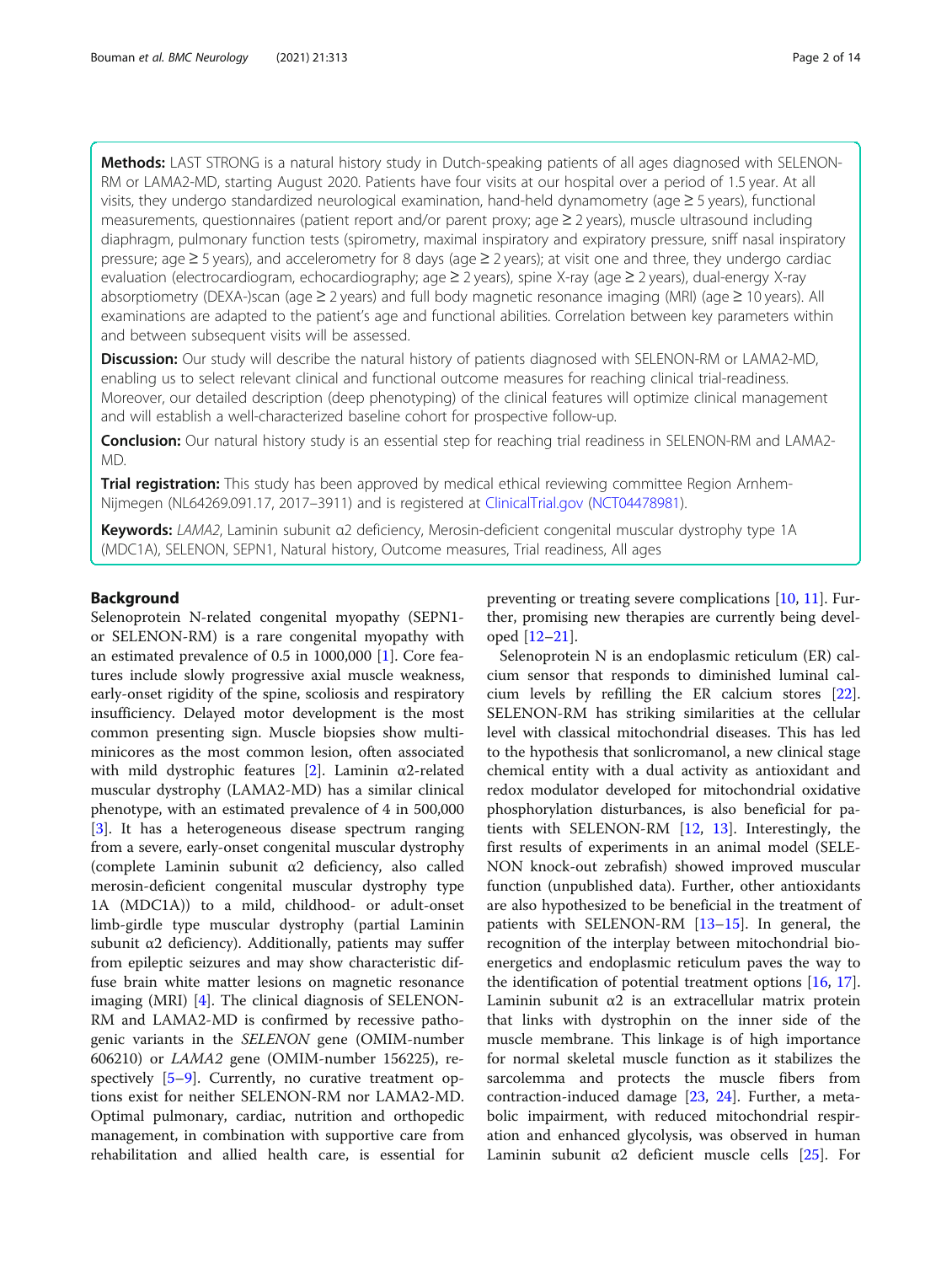LAMA2-MD, preclinical studies on the use of linker proteins, on exogenous administration of Laminin-111, on upregulation of LAMA1, on genome editing technology and on the use of antioxidant molecules are being performed in animal models [\[18](#page-11-0)–[21,](#page-11-0) [26,](#page-11-0) [27](#page-11-0)]. Moreover, different research groups are working on revealing the precise pathophysiology, which could eventually help to design new treatment strategies for SELENON-RM [[14](#page-11-0), [28](#page-11-0)–[31](#page-11-0)] or LAMA2-MD [\[32](#page-11-0)–[34](#page-11-0)].

In order to pave the way towards clinical trials, it is essential to identify and characterize the patients clinically and genetically, and to select clinical and functional outcome measures that correlate with muscle function and that are sensitive to change over time. These outcome measures can be used to determine the effectivity of possible treatment options in clinical trials. Three large clinical studies have recently been performed, one in SELENON-RM and two in LAMA2-MD. We discuss the main findings below.

In SELENON-RM patients, a retrospective clinical, histologic and genetic analysis of 132 pediatric and adult patients (age range at last examination 2 to 58 years) was performed by Villar-Quiles et al. [\[2](#page-10-0)]. The main prognostic determinants for disease severity included scoliosis and respiratory management, body mass abnormalities and the specific SELENON mutation found in the patient. The latter indicates a genotype-phenotype association between bi-allelic null mutations and more severe disease. This study reports the largest SELENON-RM series and the first one including pediatric, adolescent and adult patients followed-up for several decades. Limitations of this study are its retrospective design, and the absence of functional measurements and convenient muscle visualizing techniques (i.e. muscle ultrasound or MRI) performed in a standardized manner.

In LAMA2-MD patients, a 5-year prospective natural history study that included 24 patients (age range 4 to 22 years) was performed by Jain et al. [[35](#page-11-0), [36](#page-11-0)]. The MFM-32 was found to be sensitive to change in ambulatory and non-ambulatory patients with LAMA2-MD. In non-ambulatory patients, they found a yearly decline in knee flexion strength and passive range of motion (PROM) of left elbow extension. Limitations of this study included the small subset of examinations performed and the absence of convenient muscle visualizing techniques. Further, patients were selected based on a convenience sample, possibly leading to a selection bias. Moreover, the age range limits the availability on natural history data in the very young children  $($  < 4 years) and in older adult patients (> 22 years). Recently, Zambon et al. published a retrospective longitudinal study on 46 patients with LAMA2-MD of whom 42 patients had a complete and 4 patients had a partial Laminin subunit α2 deficiency (age range at last examination 12 to 22

years) [[37](#page-11-0)]. They found a linear decrease in passive range of motion of left elbow extension and a linear decline in percentage predicted forced vital capacity. The intrinsic limitations included the retrospective nature of data collection, the limited age range and the inconsistencies in the use of functional scales throughout follow-up (i.e. frequency of examinations, indication for ancillary examinations etcetera).

In short, a prospective natural history study in an unselected group of patients including a plethora of clinical and functional outcome measures is lacking in both SELENON-RM and LAMA2-MD. Due to the promising ongoing preclinical studies, there is a high need to obtain natural history data in order to reach trial readiness for both muscle diseases. The similarities in the clinical phenotype of both muscle diseases allows us to combine both studies in one study protocol.

#### **Objectives**

The primary objectives of this study in order to reach trials readiness, are:

- 1. to assess 1.5-year natural history in patients with SELENON-RM or LAMA2-MD;
- 2. to select relevant and sensitive clinical and functional outcome measures.

The secondary objectives of this study are:

- 3. to provide prevalence estimations of SELENON-RM and LAMA2-MD in the Netherlands and Flanders (Dutch-speaking part of Belgium);
- 4. to establish a well-characterized baseline cohort of patients with SELENON-RM or LAMA2-MD for prospective follow-up and recruitment for future clinical trials;
- 5. to assess the clinical features to optimize clinical management for patients with SELENON-RM or LAMA2-MD.

# Methods / design

#### Study design

Our study on LAMA2-MD and SELENON-RM To Study Trial Readiness, Outcome measures and Natural history (LAST STRONG) is a prospective, single-center, observational study with repeated measurements performed at the Department of Neurology and Pediatric Neurology within the neuromuscular center of the Radboud university medical center, The Netherlands. Our center is a tertiary referral center for neuromuscular diseases. Participation in the study will not affect the usual care provided by the patient's own medical team. Patients are invited to visit our hospital four times over a period of 1.5 year, with an interval of six months. During these visits, a predefined subset of investigations will be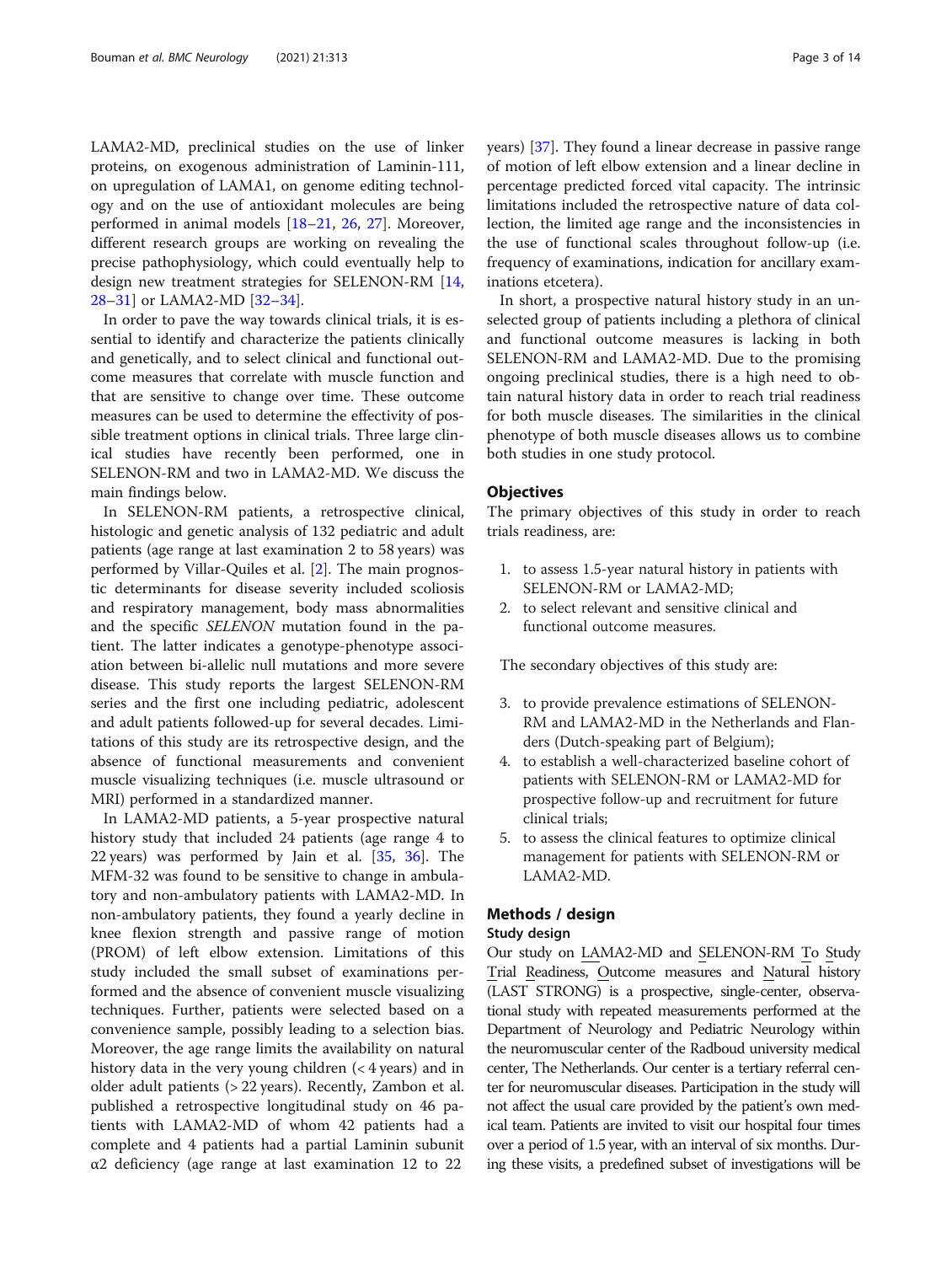performed (See Table [1](#page-4-0)). Further, medical records from routine clinical care will be requested. Our study has been approved by the medical ethical reviewing committee Region Arnhem – Nijmegen (NL64269.091.17; 2017–3911) and is registered at [ClinicalTrials.gov](http://clinicaltrials.gov) [\(NCT04478981\)](https://clinicaltrials.gov/ct2/show/NCT04478981).

# Study population

Based on the prevalence reported in previous studies on SELENON-RM and LAMA2-MD, we expect to identify between 20-30 patients in each disease group. Based on our experience in rare diseases, we estimate that around 50% of the patients will participate in the study. We therefore aim to include 10-15 participants in each disease group. Inclusion criteria include a genetic confirmation of SELENON-RM or LAMA2-MD by two recessive pathologic mutations in the SELENON or LAMA2 gene, respectively, or typical clinical and histological alterations combined with genetic confirmation in a first degree relative. Additionally, patients must be willing and able to complete (part of) the measurement protocol in the Radboud university medical center. If patients do not wish or are not able to visit our center, they are offered to participate in this study by sharing medical records, completing questionnaires, and undergoing a medical history and physical examination through home visits, video and/or telephone interview. Exclusion criteria are an insufficient understanding of the Dutch language and the unwillingness of the patient or his/her legal representatives to provide written informed consent for participation in our study.

# Recruitment

Participants will be recruited non-selectively and consecutively in the periods from August 2020 to August 2021 (See Fig. [1](#page-6-0)). In order to estimate the prevalence and to provide data on the complete spectrum of patients with SELENON-RM or LAMA2-MD, we aim to reach all patients in The Netherlands and the Dutchspeaking part of Belgium (Flanders) in our study. All Dutch and Dutch-speaking Belgian (pediatric) neurologists, rehabilitation specialists and clinical geneticists are personally asked about potential participants. Additionally, all patients known at our own neuromuscular center will be personally informed. Moreover, we will directly recruit participants through promotion of our study on patient information days, social media and through patient organizations.

# **Demographics**

Date of birth, sex, weight (kg), height (m), comorbidity and medication will be recorded.

# **Genetics**

Upon inclusion in our study, all participants (or a first degree relative) have undergone genetic examination as part of regular diagnostic work-up. The genetics reports, including information on the specific genetic alterations, will be requested. Regarding LAMA2-MD, we expect to mostly include patients harboring the Dutch founder mutation in the  $LAMA2$  gene (c.5562 + 5G > C). All genetic laboratories in The Netherlands will be contacted to inventory the number of patients diagnosed with SELENON-RM or LAMA2- MD in order to contrast this number against the number of participants in our natural history study.

# Muscle biopsy

Pathological records and stained slides will be requested from participants diagnosed with LAMA2-MD in whom muscle biopsy material was previously taken as part of regular diagnostic work-up. Hereby we aim to classify LAMA2-MD patients as either suffering from a complete or a partial Laminin subunit α2 deficiency.

# Neurological examination and functional measurements

All patients undergo a standard neurological examination by one assessor (KB). Additionally, muscle strength, facial muscle weakness, reflexes, muscle tone, and dysmorphic features are assessed by two independent assessors (KB and CE or NV). Muscle strength (MRC grading scale) will be assessed of the following muscles: neck flexor, neck extensor, sternocleidomastoid, trapezius, deltoid, biceps brachii, triceps brachii, wrist extensor, wrist flexor, finger extensor, finger flexor, finger spreader, iliopsoas, gluteus maximus, quadriceps, hamstrings, foot dorsiflexor, foot plantarflexor, extensor hallucis longus and toe flexor muscles. Further, muscle strength of the following muscles will be measured using a hand-held dynamometer (Citec, CT3002) [[38](#page-11-0)–[41\]](#page-11-0):

- 1. Neck flexors and neck extensors: sitting upright; head up at 90° from horizontal
- 2. Elbow flexors and extensors: supine; shoulder adducted, elbow 90° flexed, forearm supinated
- 3. Knee extensors: sitting upright; knee 90° flexed
- 4. Foot plantar- and dorsiflexors: supine; foot 90° dorsiflexed
- 5. Pinch grip: sitting upright; shoulder adducted, elbow 90° flexed, forearm pronated

Additionally, the passive range of motion (PROM) of the elbow, wrist, hip, knee and ankle joints is assessed by a goniometer [[42\]](#page-11-0). Functional measurements include:

- 1. The Children's Hospital of Philadelphia Infant Test of Neuromuscular Disorders (CHOP INTEND)  $(\text{age} < 2 \text{ years})$  [\[43,](#page-11-0) [44](#page-11-0)].
	- a. CHOP INTEND has been shown to be valid for the assessment of motor skills of children below 2 years of age.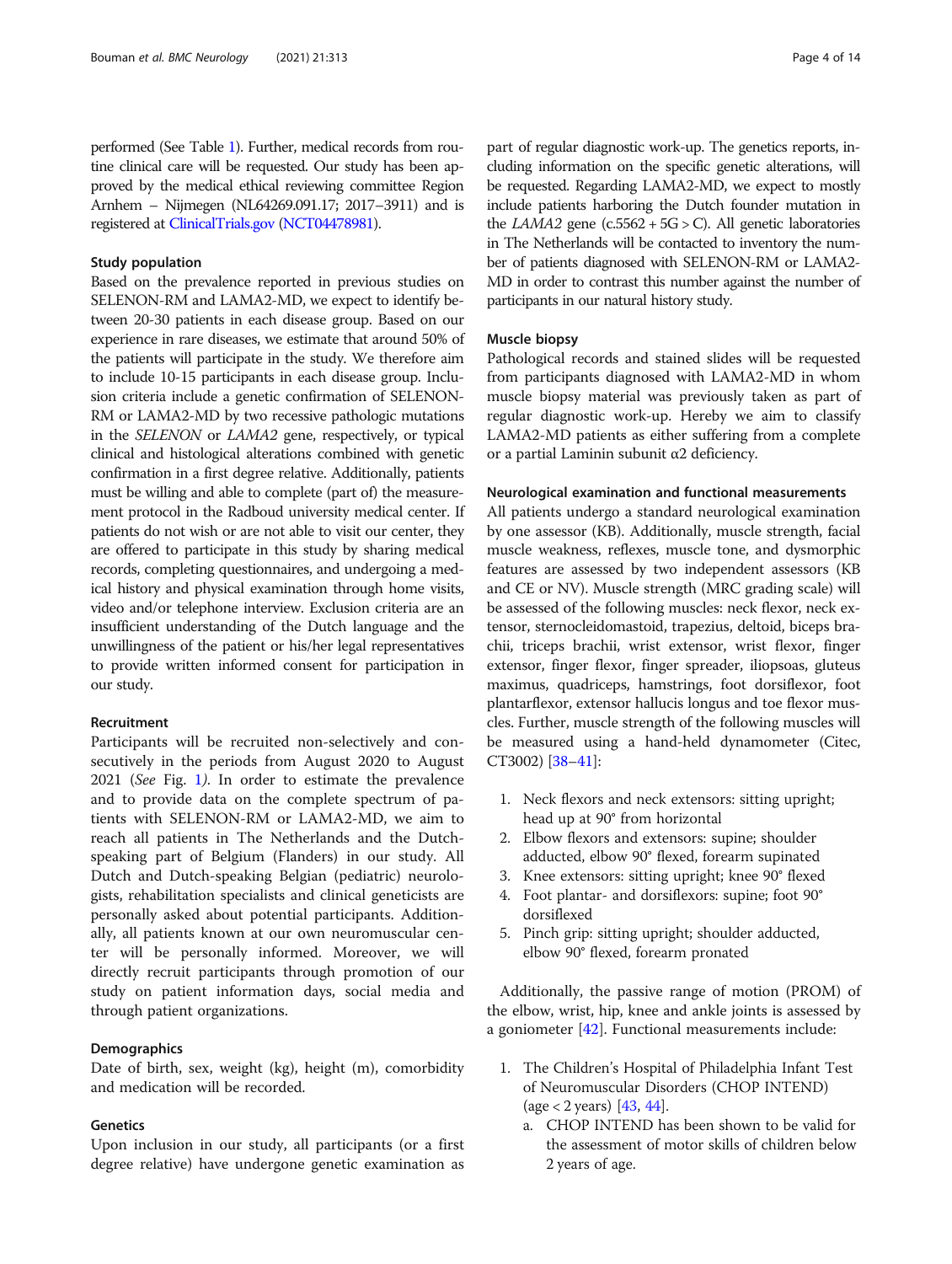| Outcome domain                                       | Examination                                                                                                                       | Age             | Visit |
|------------------------------------------------------|-----------------------------------------------------------------------------------------------------------------------------------|-----------------|-------|
| Medical history                                      |                                                                                                                                   |                 |       |
| Past                                                 | Perinatal period, motor milestones                                                                                                | All             | 1     |
| Current                                              | Functional abilities, comorbidities, devices, treatments                                                                          | All             | All   |
| Neurological examination and functional measurements |                                                                                                                                   |                 |       |
| Muscle function                                      | Muscle strength assessment (Medical Research Council, MRC)                                                                        | $\geq$ 5 years  | All   |
|                                                      | Hand-Held dynamometry (HHD)                                                                                                       | $\geq$ 5 years  | All   |
|                                                      | The Children's Hospital of Philadelphia Infant Test of Neuromuscular<br>Disorders (CHOP INTEND)                                   | $<$ 2 years     | All   |
|                                                      | Hammersmith Infant Neurological Examinations (HINE)                                                                               | $<$ 2 years     | All   |
|                                                      | Motor Function Measurement (MFM)-20/320                                                                                           | $\geq$ 2 years  | All   |
|                                                      | Hammersmith Functional Motor Scale (HFMS); non-ambulant participants only                                                         | $\geq$ 2 years  | All   |
|                                                      | Pediatric Balance Scale (PBS); ambulant participants only                                                                         | $2-15$ years    | All   |
|                                                      | Mini Balance Evaluation Systems Test (miniBEST); ambulant participants only                                                       | $\geq 16$ years | All   |
|                                                      | Graded and timed function tests; ambulant participants only                                                                       |                 | All   |
|                                                      | 1. 30 s sit to stand, climb 4 stairs, rise from the floor, timed up and go (TUG)                                                  | $\geq$ 2 years  |       |
|                                                      | 2. 6-Minute Walk test (6MWT), 10-Meter Walk test (10MWT)                                                                          | $\geq$ 5 years  |       |
|                                                      | Functional Ambulation Classification (FAC)                                                                                        | $\geq$ 5 years  | All   |
|                                                      | Vignos and Brooke scale                                                                                                           | $\geq$ 2 years  | All   |
| Contractures                                         | Goniometry                                                                                                                        | $\geq$ 2 years  | All   |
| Other                                                | Coordination, gait, reflexes, cranial nerves and facial muscles,<br>dysmorphic features                                           | $\geq$ 2 years  | All   |
| Questionnaires                                       |                                                                                                                                   |                 |       |
| Quality of Life                                      | Pediatric Quality of Life Inventory (PedsQL) (Generic Core Scale,<br>Neuromuscular Module; Child Self-report and/or parent proxy) | $2-17$ years    | All   |
|                                                      | Research and Development-36 (RAND36)                                                                                              | $\geq$ 18 years | All   |
|                                                      | Individualized Neuromuscular Quality of Life (INQoL)                                                                              | $\geq$ 18 years | All   |
| Pain                                                 | McGill pain questionnaire                                                                                                         | $\geq$ 12 years | All   |
|                                                      | Wong-Baker Faces Pain rating scale                                                                                                | $\geq$ 2 years  | All   |
| Fatigue                                              | Checklist Individual Strength (CIS)                                                                                               | $\geq$ 18 years | All   |
|                                                      | Pediatric Quality of Life Inventory (PedsQL) (Multidimensional Fatique Scale;<br>Child Self-report and/or parent proxy)           | $2-17$ years    | All   |
| Activities and participation                         | <b>ACTIVLIM</b>                                                                                                                   | $\geq 6$ years  | All   |
|                                                      | Impact on Participation and Autonomy (IPA)                                                                                        | $\geq$ 18 years | All   |
|                                                      | Egen Klassifikation version 2 (EK2)                                                                                               | $\geq$ 12 years | All   |
|                                                      | Borg Rating Scale of Perceived Exertion; prior to and after 6MWT                                                                  | $\geq$ 5 years  | All   |
|                                                      |                                                                                                                                   |                 |       |

# <span id="page-4-0"></span>Table 1 Examinations performed in LAST STRONG study

# Im

|              | DON Rating Scale Of Perceived Exertion, prior to and after owner                                | ∠ D Vedis       | AII |
|--------------|-------------------------------------------------------------------------------------------------|-----------------|-----|
| naging       |                                                                                                 |                 |     |
| Muscles      | Muscle ultrasound                                                                               | All             | All |
|              | Full body muscle magnetic resonance imaging (MRI)                                               | $\geq 10$ years | 1.3 |
| Spine        | X-ray of total spine (anteroposterior, lateral) and of lumbar spine<br>(flexion and extension)) | $\geq$ 2 vears  | 1.3 |
| Bone density | Dual-energy X-ray absorptiometry (DEXA-)scan                                                    | $\geq$ 2 years  |     |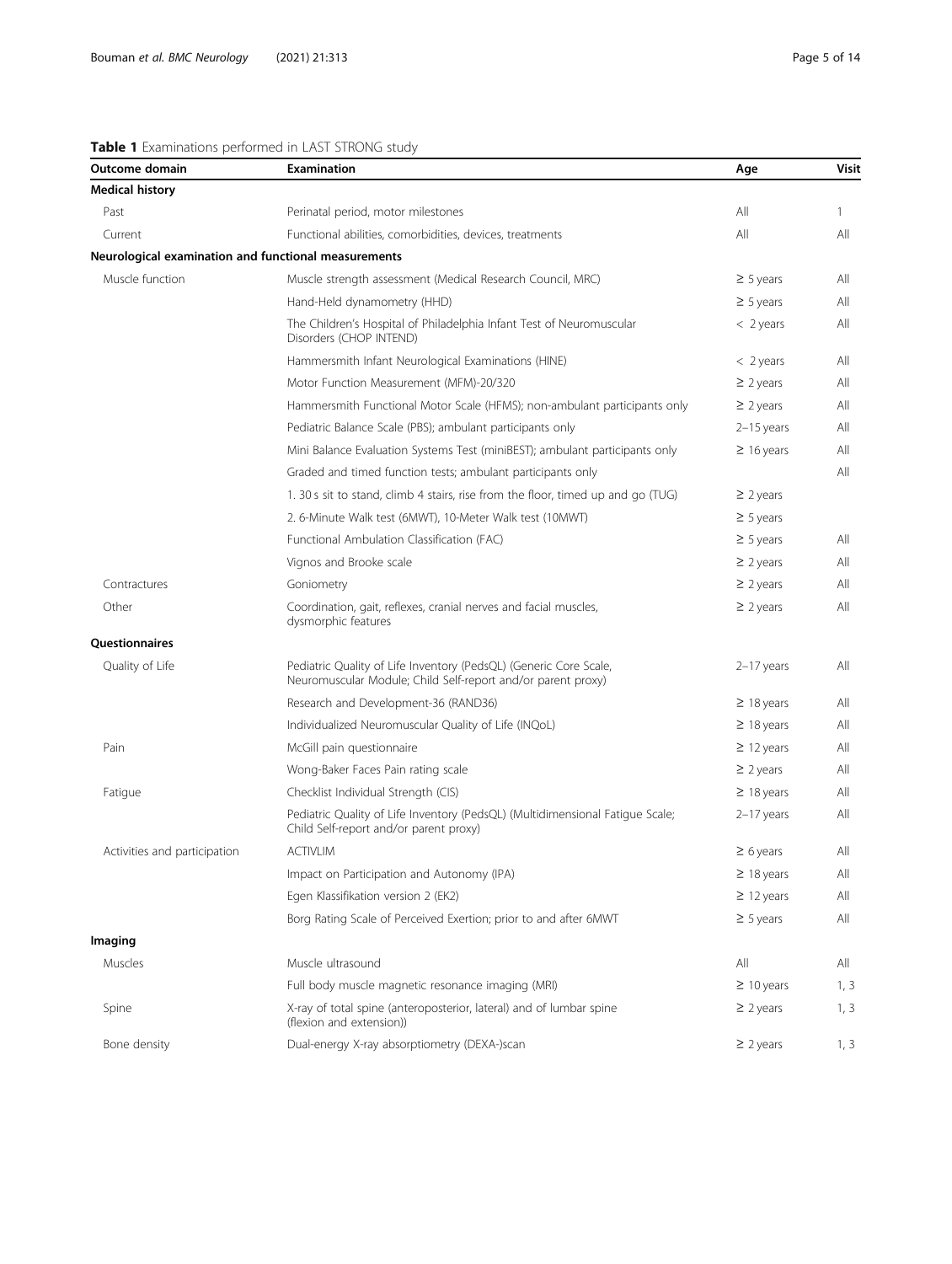| Outcome domain             | Examination                                                                                                                                  | Age            | <b>Visit</b> |
|----------------------------|----------------------------------------------------------------------------------------------------------------------------------------------|----------------|--------------|
| Cardiopulmonary assessment |                                                                                                                                              |                |              |
| Heart                      | Electrocardiogram                                                                                                                            | $\geq$ 2 years | 1, 3         |
|                            | Conventional echocardiography                                                                                                                | $\geq$ 2 years | 1, 3         |
| Lungs                      | Spirometry (forced expiratory volume in the first second (FEV1), forced vital<br>capacity (FVC), vital capacity (VC), peak cough flow (PCF)) | $\geq$ 5 years | All          |
|                            | Maximum Expiratory Pressure (MEP), Maximum Inspiratory Pressure<br>(MIP) and Sniff Nasal Inspiratory Pressure (SNIP)                         | $\geq$ 5 years | All          |
|                            | Ultrasound of the diaphragm                                                                                                                  | All            | All          |
| <b>Accelerometry</b>       |                                                                                                                                              |                |              |
| GENEActiv                  | Accelerometry for eight consecutive days                                                                                                     | $\geq$ 2 years | All          |

Table 1 Examinations performed in LAST STRONG study (Continued)

- 2. Hammersmith Infant Neurological Examinations (HINE) (age < 2 years)  $[45]$  $[45]$ .
	- a. HINE is designed to be a simple and scorable method for evaluating infants from 2 months to 2 years of age. It includes three sections that assess different aspects of neurologic function, including neurological examination, developmental milestones and behavioral assessment.
- 3. Motor Function Measure 20/32 (MFM-20/32)  $(\text{age} ≥ 2 \text{ years})$  [\[46,](#page-11-0) [47\]](#page-11-0).
	- a. Motor function in patients with neuromuscular diseases can be measured with the MFM. The MFM is a scale which consists of 20 or 32 items in three dimensions: D1: standing position and transfers, D2: axial and proximal motor function, D3: distal motor function. MFM-32 is used in adults and in children of 7 years and older. Children with the age of 2 to 7 years will undergo MFM-20.
- 4. Hammersmith Functional Motor Scale (HFMS) (age  $\geq$  2 years; non-ambulant participants only) [[48](#page-11-0), [49\]](#page-11-0).
	- a. The HFMS was originally developed to assess the physical abilities of children with nonambulant spinal muscular atrophy. It consists of 20 items that were considered as important to measure the physical functioning of those patients.
- 5. Pediatric Balance Scale (PBS) (pediatric patients aged 2–15 years; ambulant participants only) [[50](#page-12-0)].
	- a. The PBS is a modified version of the Berg Balance Scale that is used to assess functional balance skills in school-aged children with mild to moderate motor impairments.
- 6. Mini Balance Evaluation Systems Test (miniBEST) (age  $\geq 16$  years; ambulant participants only) [\[51\]](#page-12-0).
	- a. The miniBEST evaluates balance control by scoring of exercises that belong to one of the following categories: anticipatory postural

changes, reactive postural control, sensory orientation and walking.

- 7. Graded and timed function tests (age  $\geq$  2 years: 30 s sit to stand, climb 4 stairs, rise from the floor, timed up and go (TUG); age  $\geq$  5 years: 6-Minute Walk test, 10-Meter Walk test; ambulant participants only)  $[52-54]$  $[52-54]$  $[52-54]$  $[52-54]$ .
- 8. Functional Ambulation Classification (FAC) (age ≥ 5 years) [[55](#page-12-0)].
	- a. The FAC assesses functional ambulation in patients.
- 9. Brooke and Vignos scale (age  $\geq$  2 years) [\[56](#page-12-0)–[58](#page-12-0)].
	- a. The Brooke and Vignos scales provide ordinallevel data to assess the upper and lower extremity functions, respectively.

Neurological examination and functional measurements will be performed at all four visits.

# **Ouestionnaires**

Each visit, patients and/or their parent(s) will be asked to complete age-adapted questionnaires on quality of life, pain, fatigue, and activities and participation,. These questionnaires include:

- 1. Pediatric Quality of Life Inventory (PedsQL) (Generic Core Scale, Neuromuscular Module, Multidimensional Fatigue Scale; Child Self-report and/or parent proxy) (pediatric patients 2–17 years) [[59](#page-12-0)–[61\]](#page-12-0).
	- a. The PedsQL Generic Core Scale consists of 23 questions in four domains: Physical, Emotional, Social, and School Functioning. It has been translated and subsequently validated into many languages, including Dutch.
	- b. The PedsQL Neuromuscular Module consists of 25 questions in three domains: Neuromuscular disease, Communication and Family resources
	- c. The PedsQL Multidimensional Fatigue Scale assesses subjective fatigue in three domains,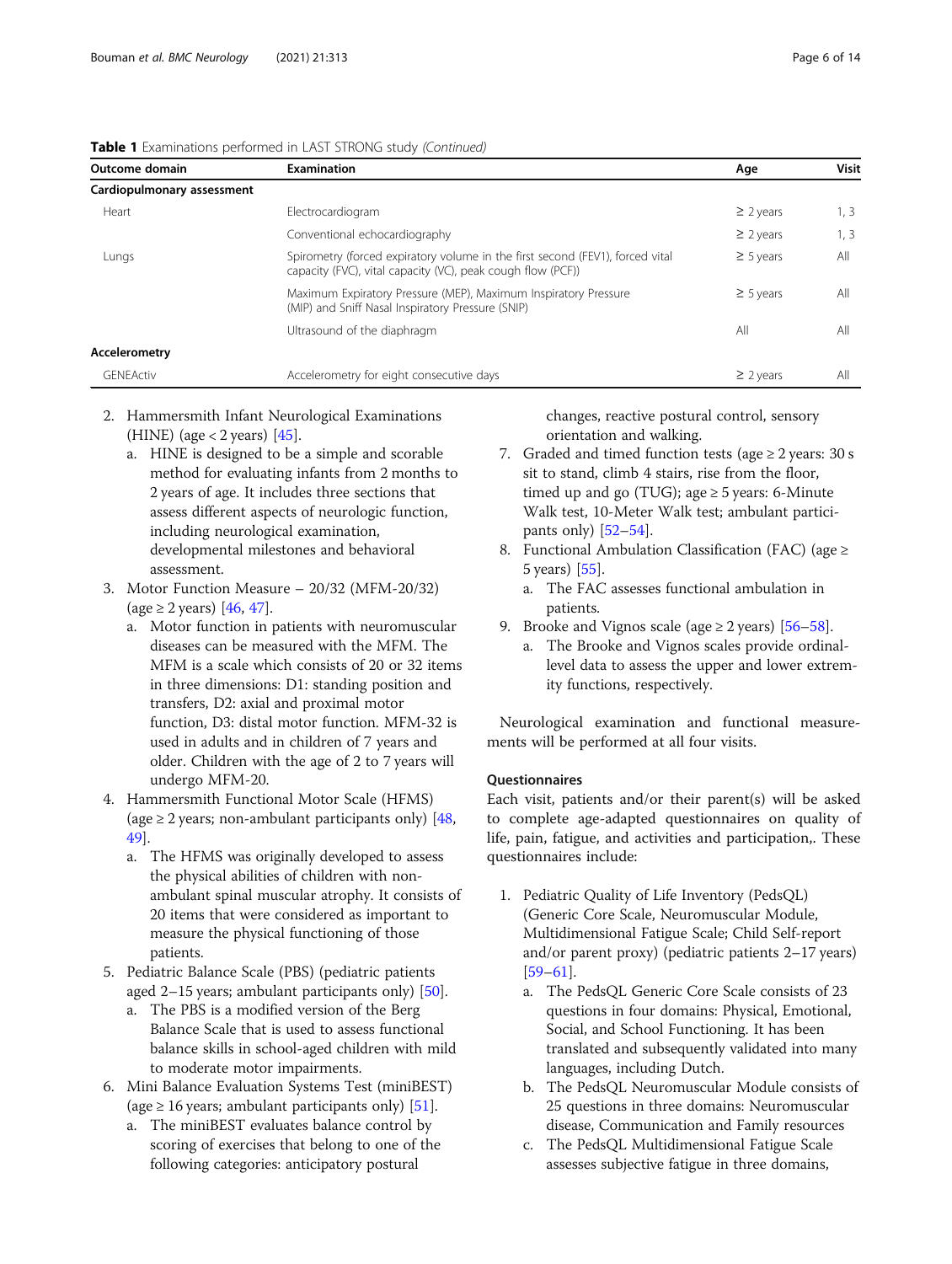<span id="page-6-0"></span>

namely General Fatigue Scale, Sleep/Rest Fatigue Scale, and Cognitive Fatigue Scale.

- 2. Research and Development-36 (RAND36) (age  $\geq 18$ years) [[62\]](#page-12-0).
	- a. Measure for quality of life with 36 items.
- 3. Individualized Neuromuscular Quality of Life (INQoL) (age  $\geq$  18 years) [\[63\]](#page-12-0).
	- a. The INQoL is a validated muscle disease specific measure of quality of life, which can be used for individuals or large samples.
- 4. McGill pain questionnaire (age  $\geq$  12 years) [[64](#page-12-0)].
	- a. Questionnaire in which the location, level and characteristics of pain are assessed.
- 5. Wong-Baker Faces Pain rating scale (age  $\geq$  2 years) [[65\]](#page-12-0).
	- a. The Wong-Baker Faces Pain Scale was originally created for children to help them communicate about their pain.
- 6. Checklist Individual Strength (CIS) (age  $\geq$  18 years) [\[66](#page-12-0), [67\]](#page-12-0).
	- a. The CIS is a questionnaire rating four subscales: subjective tiredness, concentration, motivation and physical activity. It consists of 20 items on a seven-point scale.
- 7. ACTIVLIM (age  $\geq 6$  years) [[68](#page-12-0)].
	- a. Questionnaire to assess the ability to perform 22 activities of daily life on a three-point scale from impossible to easy.
- 8. Impact on Participation and Autonomy (IPA) (age  $\geq$  18 years) [\[69\]](#page-12-0).
	- a. Questionnaire about participation and autonomy in daily life.
- 9. Egen Klassifikation version 2 (EK2) (age  $\geq$  12 years and sufficient understanding of the English language) [[70](#page-12-0)].
	- a. The EK2 is a questionnaire that was designed to measure functional ability of activities in daily living in non-ambulant Duchenne muscular dystrophy patients. This questionnaire is available in English. Therefore, only patients who have a sufficient understanding of the English language will be asked to complete this questionnaire.
- 10. Borg Rating Scale of Perceived Exertion (Borg RPE scale) (age  $\geq$  5 years) [[71](#page-12-0)].
	- a. The Borg RPE scale is used to assess physical activity intensity level. In the LAST STRONG study participants are asked to assess their psychical sensations prior to and after the 6MWT.

# Imaging

At all four visits, muscle thickness and muscle echogenicity (quantitative grayscale analysis and Heckmatt ultrasound score) of a subset of bilateral muscles (See Table [2](#page-7-0)) will be assessed by muscle ultrasound using an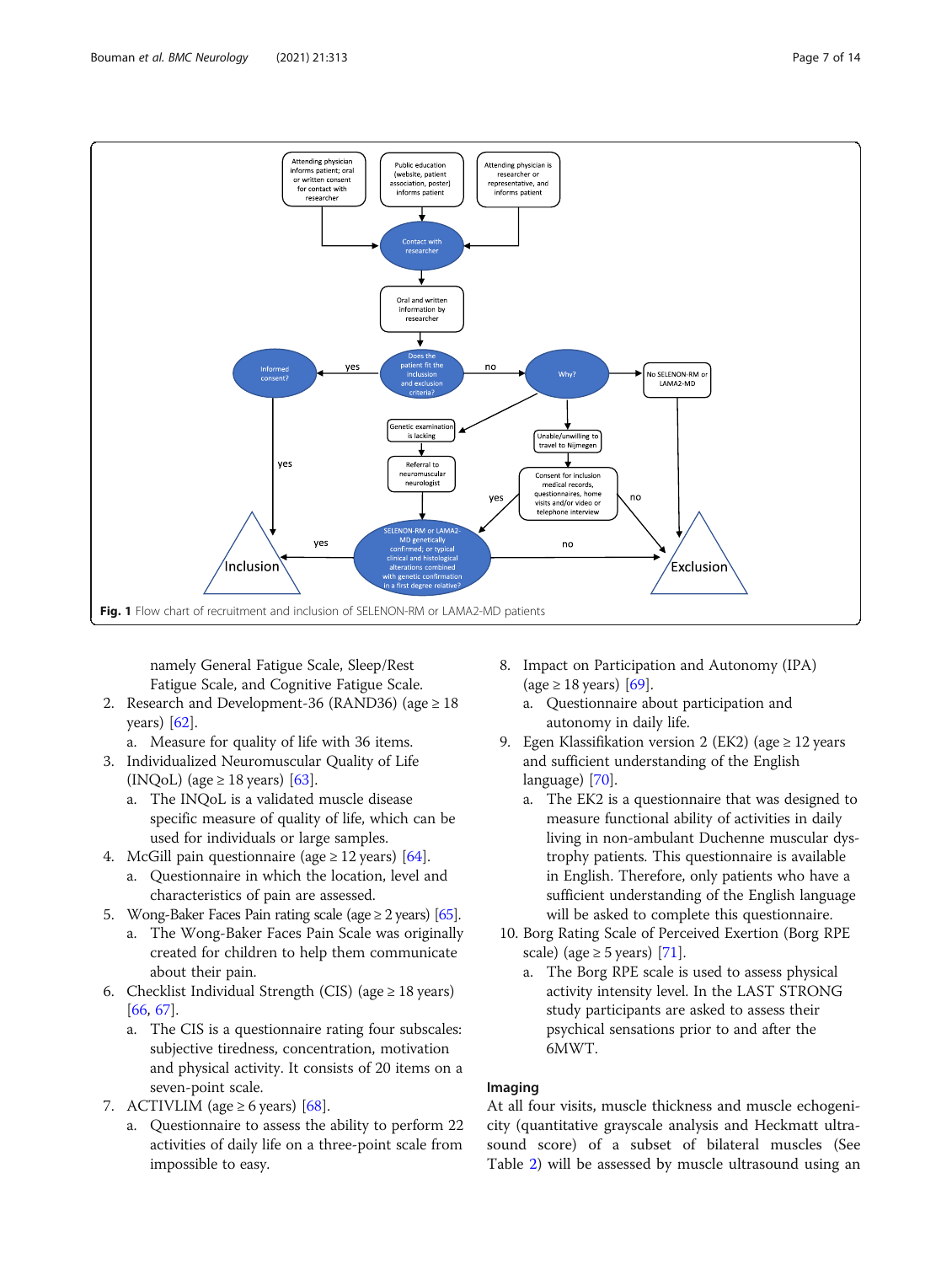<span id="page-7-0"></span>Table 2 Muscle ultrasound in a large subset of bilateral skeletal muscles

| Muscle                               | <b>Point of measurement</b>                                        |
|--------------------------------------|--------------------------------------------------------------------|
| M. Temporalis                        | Parallel to the oculus (above os zygomaticum)                      |
| M. Sternocleidomastoid               | 1/2 line lobulus auriculae to clavicula                            |
| M. Biceps brachii                    | 2/3 line acromion – elbow fossa                                    |
| M. Flexor carpi radialis             | 1/3 line elbow fossa - caput radii                                 |
| M. Erector spinae<br>thoracalis      | At the level of seventh thoracic vertebrae                         |
| M. Erector spinae<br><b>lumbalis</b> | At the level of third lumbar vertebrae                             |
| M. Rectus abdominis                  | 2 cm above umbilicus                                               |
| M. Biceps femoris                    | 1/2 line gluteal sulcus – popliteal fossa                          |
| M Rectus femoris                     | 1/2 line spina iliaca – upper edge of patella                      |
| M Vastus lateralis                   | 2/3 lateral line spina iliaca – upper edge of<br>patella           |
| M. Gastrocnemius -<br>caput mediale  | 1/3 line popliteal fossa – medial malleolus                        |
| M. Soleus                            | The place where gastrocnemius disappears<br>and the fibula appears |
| M. Tibialis anterior                 | 1/3 line lower edge patella - lateral malleolus                    |
|                                      |                                                                    |

Esaote MyLabTwice ultrasound scanner (Esaote SpA, Genoa, Italy) with an 3–13 MHz broadband linear transducer and a 53-mm footprint, adhering to a strictly defined and fixed measurement protocol [[72](#page-12-0)–[78](#page-12-0)]. To measure muscle echogenicity, the mean grayscale level within a manually selected region of interest (ROI) in the ultrasound image is calculated using an in-house developed software package in MATLAB (version 2013b, Mathworks, Natick, MA, USA). The muscle echogenicity and thickness are standardized by calculating their zscore: [[measured grayscale level – predicted grayscale level] / standard deviation grayscale]. The predicted grayscale level is calculated using a reference equation including age, length, sex and weight [\[78,](#page-12-0) [79](#page-12-0)]. In addition, all ultrasound images will be visually evaluated using the semi-quantitative Heckmatt grading scale [\[80](#page-12-0)]. At visit 1 ( $t = 0$ ) and visit 3 ( $t = 12$  months), muscle features are additionally qualitatively and (semi-)quantitatively described through full body muscle MRI (1,5 Tesla, Siemens, Erlangen, Germany) in accordance with our locally developed scanning protocol including Dixon vibe and Short-TI Inversion Recovery (STIR) images [[81](#page-12-0)–[84](#page-12-0)]. In accordance with previous studies on quantitative assessment of muscle MRI, the water and fat image of the Dixon sequence will be used to create a fat fraction map using MATLAB according to the following equation: Fat/(Fat + Water) [[84\]](#page-12-0). The fat fraction map will be used to draw ROI (region of interest) per muscle using ImageJ software (ImageJ 1.47v, National Institutes of Health, USA). ROI will be drawn at predefined localization using the localizer sequences. All drawn ROI will be checked by a second clinician. Muscle crosssectional area and fat fractions will be calculated per ROI. The qualitative and semi-quantitative assessment will be performed by two independent assessors. It will include assessment of a predefined subset of bilateral muscles (See Table 3), including relative reduction of muscle volume (0: no reduction, 1: mild, reduction of < 30%, 2: moderate, reduction of 30–60%, 3: severe, reduction of > 60%, 4: non-identifiable muscle), fatty

Table 3 Qualitative and semi-quantitative assessment of a large subset of bilateral skeletal muscles through MRI

| Lower extremity and<br>pelvic girdle | Upper extremity, shoulder<br>girdle and trunk              |
|--------------------------------------|------------------------------------------------------------|
| m. Extensor digitorum longus         | m. Sternocleidmastoideus                                   |
| m. Flexor digitorum longus           | Neck flexor muscles                                        |
| m. Gastrocnemius medialis            | Neck extensor muscles                                      |
| m. Gastrocnemius lateralis           | m. Levator scapulae                                        |
| m. Soleus                            | m. Longus colli                                            |
| m. Tibialis posterior                | m. Latissimus dorsi                                        |
| m. Tibialis anterior                 | m. Trapezius                                               |
| m. Vastus intermedius                | m. Deltoideus                                              |
| m. Vastus medialis                   | m. Rotatorcuff muscles<br>(Subscapularis)                  |
| m. Vastus lateralis                  | m. Pectoralis major                                        |
| m. Rectus femoris                    | m. Pectoralis minor                                        |
| m. Biceps femoris - short head       | m. Serratus anterior                                       |
| m. Biceps femoris - long head        | Anterior arm compartment<br>(m. biceps brachii)            |
| m. Semitendinosus                    | Posterior arm compartment                                  |
| m. Semimembranosus                   | Anterior forearm compartment<br>(m. Flexor carpi radialis) |
| m. Adductor longus                   | Posterior forearm compartment                              |
| m. Adductor brevis                   | m. Intercostales                                           |
| m. Adductor magnus                   | m. Erector thoracalis spinae                               |
| m. Gracilis                          | m. Erector lumbalis spinae                                 |
| m. Sartorius                         | m. Quadratus lumborum                                      |
| m. Tensor fascia latae               | Abdominal belt muscles<br>(m. Rectus abdominis)            |
| m. Ouadratus femoris                 |                                                            |
| m. Gluteus maximus                   | Head                                                       |
| m. Gluteus medius                    | m. Temporalis                                              |
| m. Gluteus minimus                   | m. Masseter                                                |
| m. Psoas                             | m. pterygoideus medialis                                   |
| m. Iliacus                           | m. pterygoideus lateralis                                  |
| m. Piriformis                        | Tongue                                                     |
| m. Obturator internus                |                                                            |
| m Obturator externus                 |                                                            |

m. Perineal muscles m. Pectineus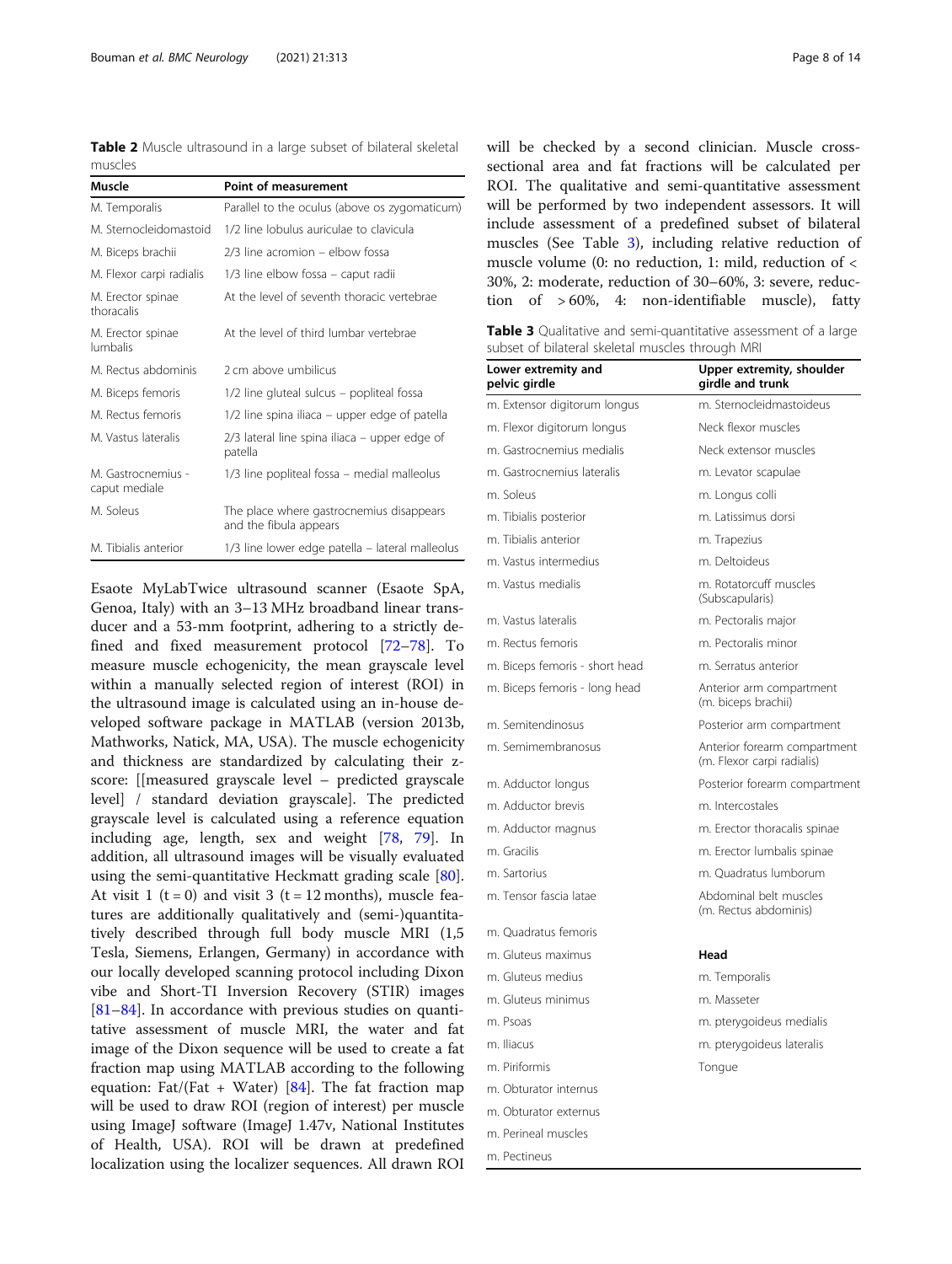infiltration (Modified Mercuri scale [[85](#page-12-0)–[87](#page-12-0)]), inflammation (absent/present, plus pattern: patchy, diffuse, peripheral/perifascial, central, other), and fibrosis (absent/ present, plus pattern: fascial, intramuscular or other). A MRI will only be performed in patients of 10 years or older who are able to lie still for 45 min without respiratory equipment.

At visit 1 (t = 0) and visit 3 (t = 12 months), an X-ray will be performed to assess deformities of the spine, including Cobb's angle (spinal curvature), pelvic obliquity, coronal and sagittal balance and lumbar flexion and extension [[88,](#page-12-0) [89\]](#page-12-0). In order to assess bone density, a DEXA-scan of the right femoral neck and lumbar spine, including a vertebral fracture assessment, will be performed at visit 1 (t = 0) and visit 3 (t = 12 months) by using the Hologic Discovery A Horizon DXA System (S/ N 303053 M).

#### Cardiac assessment

In order to describe the prevalence and progression of cardiac comorbidities and the need for routine cardiac assessment, patients (age  $\geq$  2 years) will undergo electrocardiogram and conventional transthoracic echocardiography (TTE) with speckle tracking and Tissue Doppler Imaging (TDI) at visit 1  $(t = 0)$  and visit 3  $(t = 12)$ months). All investigations will be performed by EACVI TTE certified sonographers using commercially available ultrasound systems (Affiniti70 General, Philips Healthcare, Best, the Netherlands for adult participants; or Vivid E9 or Vivid E95, GE Healthcare Ultrasound, Horten, Norway for pediatric participants). Offline analysis will be performed using dedicated software (AGFA Enterprise Imaging Cardiology version 8.1.2, AGFA Health-Care, Mortsel, Belgium). Global Longitudinal strain (GLS) will be measured using speckle tracking echocardiography on a three beats acquisition with a frame rate > 60 frames/sec. All measurements will be done according to the EACVI recommendations for cardiac chamber quantification [[90\]](#page-12-0).

# Pulmonary function

At all visits, patients (age  $\geq$  5 years) will undergo spirometry (forced expiratory volume in the first second (FEV1), forced vital capacity (FVC), vital capacity (VC), peak cough flow (PCF)) in upright and supine position (SpiroUSB, Vyaire Medical connected to PC Spirometry software, Spida CareFusion 2.3.0.10 for Windows 7). Additionally, patients will undergo Maximum Expiratory Pressure (MEP), Maximum Inspiratory Pressure (MIP) and Sniff Nasal Inspiratory Pressure (SNIP) assessment in upright position (Micro RPM, Micro Medical, Care-Fusion, United Kingdom) [[91\]](#page-12-0). Diaphragm ultrasound (MyLabTwice, Esaote SpA, Genoa, Italy) will be performed to assess diaphragm thickness (end expiratory and maximum inspiratory thickness) and thickening, and diaphragm echogenicity [\[92](#page-13-0)–[94\]](#page-13-0).

# Accelerometry

After all visits, patients (age  $\geq$  2 years) are asked to wear an accelerometer (GENEActiv Original, Activinsights Ltd) for eight consecutive days. In the same time period, patients or their parents are asked to fill in a diary with their major activities, including sleeping hours, physical exercise, work and school. The GENEActiv is a tri-axial, wrist-worn accelerometer that will be set to measure at 87,5 Hz sampling [[95](#page-13-0)–[97](#page-13-0)]. The raw data will be converted into 1-s epochs by using the GENEActiv Software (v.3.3, 2019). We will use the gravity subtracted sum of vector magnitudes (SVMgs) as the activity measure. The SVMgs will be measured using the following equation: SVMgs =  $\sum \sqrt{x^2 + y^2 + z^2}$  -1 g. All data will be subsequently analyzed using MATLAB R2018a Update 4 (9.4.0.902940) for windows. A large subset of parameters will be addressed, including total activity (counts/day), the percentage of sedentary, light, moderate or vigorous activity, and total activity during sleep.

# Statistical methods

Due to the explorative character of our study, we will use descriptive statistics (mean, median, SD, 95%-CI) in order to summarize our data. Further, Spearman's correlation analysis and non-parametrical testing will be used to test the correlation between key parameters (i.e. age, ancillary investigations). Further, parameters will be corrected for genetic differences and partial or complete laminin subunit α2 deficiency. If reference values are available from literature, we will check for overlapping confidence intervals. In order to assess disease progression between subsequent measuring moments, we will perform the Wilcoxon signed-rank test (nonparametric continuous paired data) and the McNemar's test (categorial paired data). Multiple linear regressions will be used to explore the relationship between potential disease modifying variables and disease severity. Linear mixed models will be applied for analysis of differences in disease progression. Further, we will correct for multiple testing. We regard  $p < 0.05$  as statistically significant. The Statistical Package for the Social Sciences (SPSS version 25, IBM, Armonk, New York) will be used to conduct all statistical analyses.

# Data collection

All data-management and data-monitoring will be performed within the Castor software (Version 2021) through direct entry or indirect entry via our electronic patient system (Epic, version May 2020).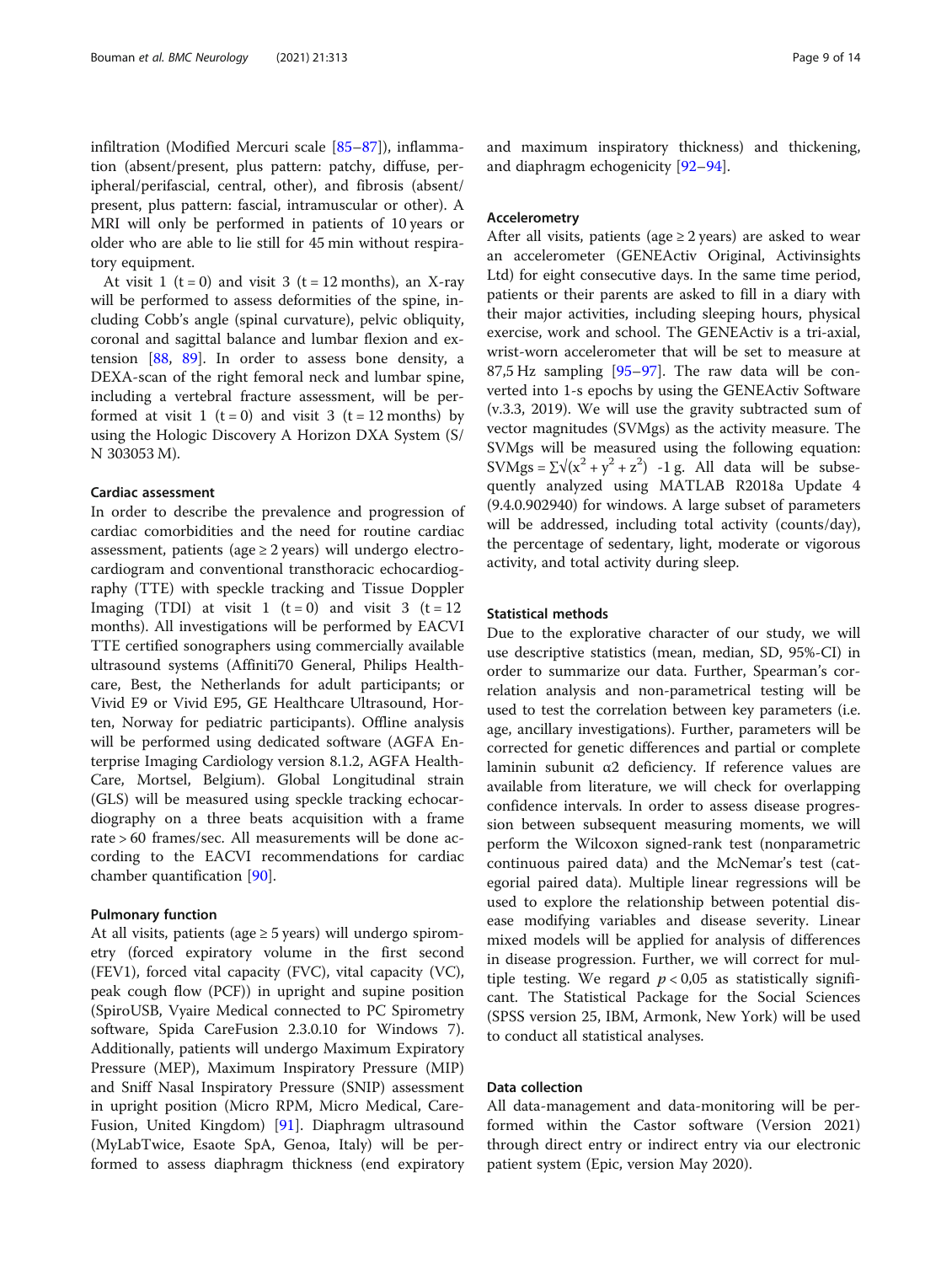# Selection of outcome measures for future clinical trials

The results of our natural history study on both SELENON-RM and LAMA2-MD will feed an international key-opinion-leader workshop in which the inand exclusion criteria, follow-up frequency and outcome measures for the international natural history studies will be discussed. When the results of preclinical and clinical work on promising new therapies continue to be encouraging, a clinical trial will be initiated.

# Time plan

Patients will be included between August 2020 and August 2021 and will be followed for 1,5 year. The last visit of the last included patient is expected to take place in the beginning of 2023.

# Discussion

Here we present the design of the LAST STRONG study, an extensive natural history study in an unselected cohort of Dutch-speaking SELENON-RM and LAMA2- MD patients (both children and adults) that includes a broad plethora of clinical and functional outcome measures. This enables us to assess the clinical spectrum of patients diagnosed with SELENON-RM or LAMA2-MD. Hereby, we aim to fulfill our primary objectives namely, 1. to assess 1.5-year natural history in patients with SELENON-RM or LAMA2-MD; and 2. to select relevant and sensitive clinical and functional outcome measures to reach trial readiness. In addition, our insights will be vital for reaching our secondary objectives, including making a prevalence estimation, establishing a wellcharacterized baseline cohort and providing adequate symptomatic management leading to improved clinical care. We propose elaborate qualitative and quantitative measurements adapted to the age and functional abilities of the participant. The structured approach enables us to give an explorative, full-spectrum clinical description of patients diagnosed with SELENON-RM or LAMA2- MD. Further, there is a well-organized health system with full access to (pediatric) neurology and rehabilitation for every patient. Our center also has a longstanding history of patient recruitment for scientific research. Altogether, this is expected to reduce selection bias. Further, as a tertiary referral center for neuromuscular diseases, we are widely experienced with the clinical care and the conduction of studies in patients with rare neuromuscular diseases. Finally, all participants can reach our study center within a three-hour travel by car, which enables us to execute a population based, nationwide study. A consequence of our natural history study might be that the most severely affected patients may be less likely to participate in our study. We expect to overcome this problem to some extent by requesting all available medical records, sending out questionnaires and performing a medical history by video call/telephone or home visits for all patients that are not able or do not wish to visit our center, provided that written informed consent is given. Due to nationwide travel restrictions and local hospital measures related to the COVID-19 pandemic, Belgian patients are limited in their participation in our study.

The rarity of SELENON-RM and LAMA2-MD will result in a relatively small sample size of Dutch-speaking patients, which limits our possibilities to verify correlations or differences in subgroups. Consequently, we aim to contribute to international collaborations in order to enlarge the availability of natural history data.

The importance to reach trial readiness is warranted by the recent development of promising new treatment strategies for SELENON-RM and LAMA2-MD. Outcome measures need to be reliable and specified per age and disease severity for an adequate measurement of disease progression. If these outcome measures are not reliable, possible positive effects of future treatments in clinical trials will remain to be unrevealed. Reliable outcome measures are thus required in order to start clinical trials.

Further, deep phenotyping of our cohort provides us with valuable information on disease characteristics, enabling us to fulfil one of our secondary objectives, i.e. improving clinical care. For example, participants in whom clinically significant (co)morbidities are found during our study, are referred to the appropriate medical specialists. Moreover, we can take these (co)morbidities into account for routine clinical care of patients with SELENON-RM or LAMA2-MD that are not participating in our natural history study.

In our study, we do not take into account the selection of serum or urine biomarkers in order to limit the burden for patients participating in this study. However, in a study by Bharucha-Goebel et al. serum samples of patients with LAMA2-MD were analyzed for biomarkers. Proteins that were found to be altered, primarily consisted of cytokines and proteins involved in development and cell adhesion. Of the proteins decreased, most were cytokines, growth factors, and protease inhibitors [\[98](#page-13-0)]. We recommend to take serum or urine biomarkers into account in future studies.

# Conclusion

The LAST STRONG study is expected to provide natural history data, which can be used for the selection of relevant clinical and functional outcome measures in order to reach trial readiness in SELONON-RM and LAMA2-MD patients. Further, our study aims to optimize clinical management in patients diagnosed with SELENON-RM or LAMA2-MD.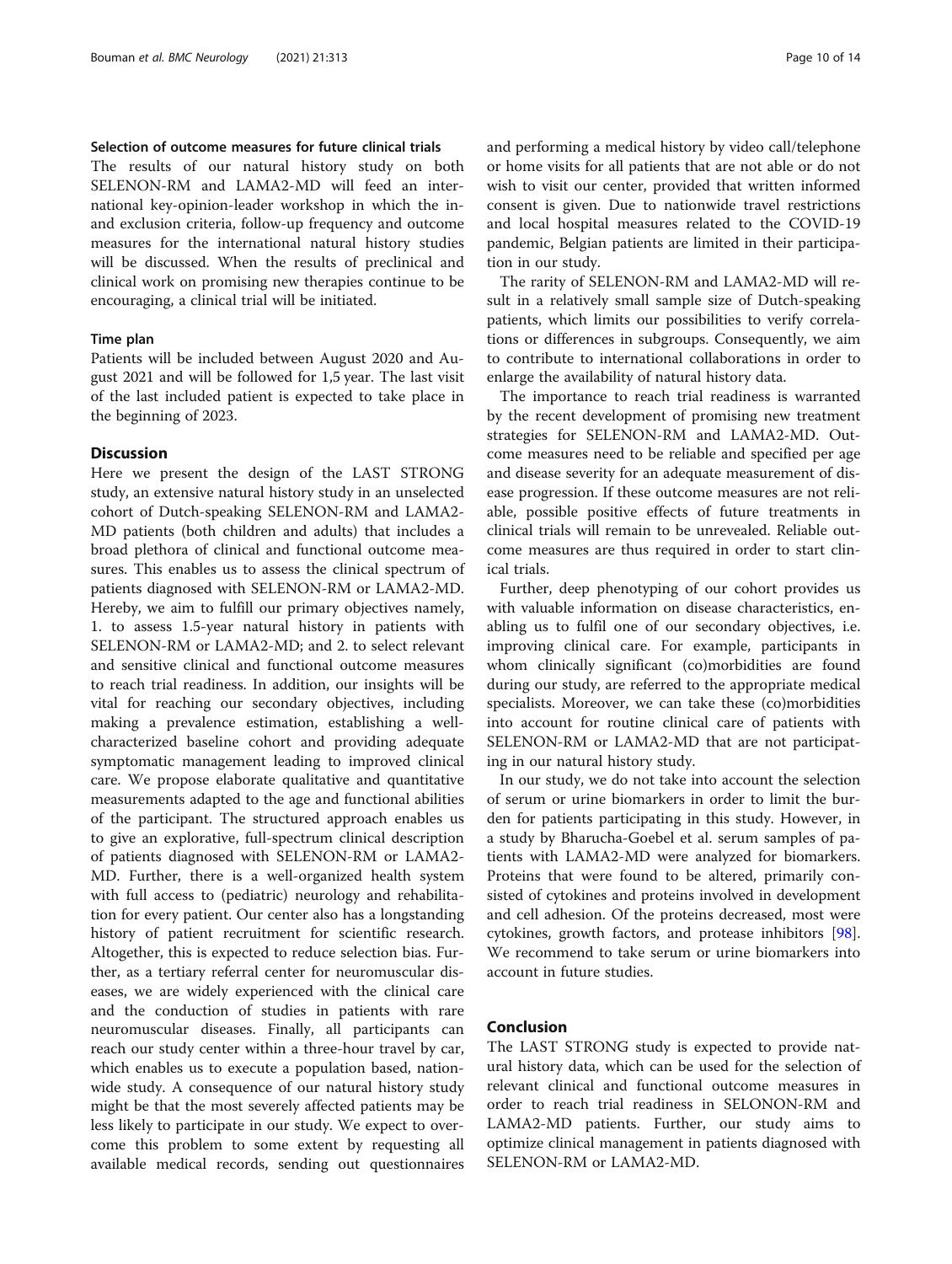# <span id="page-10-0"></span>Abbreviations

Borg RPE: Borg Rating Scale of Perceived Exertion; CHOP INTEND: The Children's Hospital of Philadelphia Infant Test of Neuromuscular Disorders; CIS: Checklist Individual Strength; DEXA-scan: Dual Energy X-ray absorptiometry; EK2: Egen Klassifikation version 2; FAC: Functional Ambulation Classification; FEV1: Forced expiratory volume in the first second; FVC: Forced vital capacity; HFMS: Hammersmith functional motor scale; HHD: Hand-Held dynamometry; HINE: Hammersmith neurological examinations; INQoL: Individualized Neuromuscular Quality of Life; IPA: Impact on Participation and Autonomy; LAMA2-MD: LAMA2-related muscular dystrophy; MDC1A: Merosin-deficient congenital muscular dystrophy type 1A; MEP: Maximum Expiratory Pressure; MFM-20/32: Motor function measure – 20/32; miniBEST: Mini Balance Evaluation Systems Test; MIP: Maximum Inspiratory Pressure; MRC: Medical Research Council; MRI: Magnetic resonance imaging; PBS: Pediatric Balance Scale; PCF: Peak cough flow; PedsQL: Pediatric Quality of Life Inventory; PROM: Passive range of motion; RAND-36: Reasearch and Development-36; ROI: Region of interest; SELENON-RM: SELENON-related myopathy; SNIP: Sniff Nasal Inspiratory Pressure; STIR: Short-TI Inversion Recovery; SVMgs: The gravity subtracted sum of vector magnitudes; TDI: Tissue doppler imaging; TTE: Transthoracic echocardiography; VC: Vital capacity; 6MWT: 6-Minute Walk Test; 10MWT: 10- Meter Walk Test

#### Acknowledgements

We thank all patients and their relatives for participation in our study. Several authors of this publication are members of the Netherlands Neuromuscular Center (NL-NMD) and the European Reference Network for rare neuromuscular diseases (EURO-NMD).

#### Authors' contributions

KB, JTG, JD, NA, FEAU, FMAH, RN, WCMT, SCFMB, ATMD, JMTD, MCHJ, EK, ESBK, SK, JAMS, BK, FHJT, HJMS, BGME, CEE and NCV contributed to the study conception and design. Further, KB, JTG, CEE, NCV drafted the manuscript or revised it critically. All authors have read and approved the final manuscript and agreed to be accountable for their contributions.

#### Funding

The study is financially supported by a competitively awarded, peer-reviewed grant from Stichting Spieren voor Spieren, Stichting Stofwisselkracht and Stichting Voor Sara, The Netherlands. The scientific advisory boards of the aforementioned foundations took into account the scientific quality of the study protocol, impact of the study, quality of the applicants and requested support. The funders have no role in study design, data collection and analysis, decision to publish, or preparation of the manuscript. The content is solely the responsibility of the authors and does not necessarily represent the official views of the Stichting Spieren voor Spieren, Stichting Stofwisselkracht and Stichting Voor Sara.

#### Availability of data and materials

The datasets generated during the current study will be available in the Donders Repository ([https://data.donders.ru.nl\)](https://data.donders.ru.nl).

# **Declarations**

#### Ethics approval and consent to participate

This study is performed in accordance with the Declaration of Helsinki and has been approved by the medical ethical reviewing committee of Region Arnhem-Nijmegen (NL-number NL64269.091.17, dossier number 2017–3911; date of approval of last amendment: 8 July 2020). From all patients, or in case of children their parents or legal guardian, written informed consent will be obtained for participating in our study.

#### Consent for publication

Not applicable.

#### Competing interests

Professor Jan A.M. Smeitink is Chief Executive Officer of Khondrion. All other authors declare that they have no competing interests.

#### Author details

<sup>1</sup>Department of Neurology, Donders Institute for Brain, Cognition and Behaviour, Radboud university medical center, Nijmegen, The Netherlands. <sup>2</sup> Department of Pediatric Neurology, Donders Institute for Brain, Cognition and Behaviour, Amalia Children's Hospital, Radboud university medical center, Nijmegen, The Netherlands. <sup>3</sup>Department of Rehabilitation, Donders Institute for Brain, Cognition and Behaviour, Radboud university medical center, Nijmegen, The Netherlands. <sup>4</sup>Department of Pediatric cardiology, Amalia Children's Hospital, Radboud university medical center, Nijmegen, The Netherlands. <sup>5</sup>Department of Cardiology, Radboud university medical center, Nijmegen, The Netherlands. <sup>6</sup>Department of Radiology, Radboud university medical center, Nijmegen, The Netherlands. <sup>7</sup>Department of Pediatrics, Amalia Children's Hospital, Radboud university medical center, Nijmegen, The Netherlands. <sup>8</sup>Department of Internal Medicine, Radboud university medical center, Nijmegen, The Netherlands. <sup>9</sup>Department of Human Genetics, Radboud university medical center, Nijmegen, The Netherlands. <sup>10</sup>Department of Clinical Genetics, Leiden University Medical<br>Center, Leiden, The Netherlands. <sup>11</sup>Khondrion BV, Nijmegen, The Netherlands. <sup>12</sup>Department of Pathology, Radboud university medical center, Nijmegen, The Netherlands. <sup>13</sup>Department of Toxicogenomics, Maastricht University, Maastricht, The Netherlands. 14School for Mental Health and Neurosciences (MHeNS), Maastricht University, Maastricht, the Netherlands. <sup>15</sup>School for Developmental Biology and Oncology (GROW), Maastricht University, Maastricht, The Netherlands.

# Received: 23 June 2021 Accepted: 27 July 2021 Published online: 12 August 2021

#### References

- 1. Witting N, Werlauff U, Duno M, Vissing J. Phenotypes, genotypes, and prevalence of congenital myopathies older than 5 years in Denmark. Neurol Genet. 2017;3(2):e140. <https://doi.org/10.1212/NXG.0000000000000140>.
- 2. Villar-Quiles RN, von der Hagen M, Métay C, Gonzalez V, Donkervoort S, Bertini E, et al. The clinical, histologic, and genotypic spectrum of. Neurology. 2020;95(11):e1512–e27. [https://doi.org/10.1212/WNL.](https://doi.org/10.1212/WNL.0000000000010327) [0000000000010327](https://doi.org/10.1212/WNL.0000000000010327).
- 3. Nguyen Q, Lim KRQ, Yokota T. Current understanding and treatment of cardiac and skeletal muscle pathology in laminin-α2 chain-deficient congenital muscular dystrophy. Appl Clin Genet. 2019;12:113–30. [https://doi.](https://doi.org/10.2147/TACG.S187481) [org/10.2147/TACG.S187481.](https://doi.org/10.2147/TACG.S187481)
- 4. Geranmayeh F, Clement E, Feng LH, Sewry C, Pagan J, Mein R, et al. Genotype-phenotype correlation in a large population of muscular dystrophy patients with LAMA2 mutations. Neuromuscul Disord. 2010;20(4): 241–50. <https://doi.org/10.1016/j.nmd.2010.02.001>.
- 5. Sarkozy A, Foley AR, Zambon AA, Bönnemann CG, Muntoni F. LAMA2 related dystrophies: clinical phenotypes, disease biomarkers, and clinical trial readiness. Front Mol Neurosci. 2020;13:123. [https://doi.org/10.3389/fnmol.2](https://doi.org/10.3389/fnmol.2020.00123) [020.00123](https://doi.org/10.3389/fnmol.2020.00123).
- 6. Moghadaszadeh B, Petit N, Jaillard C, Brockington M, Quijano Roy S, Merlini L, et al. Mutations in SEPN1 cause congenital muscular dystrophy with spinal rigidity and restrictive respiratory syndrome. Nat Genet. 2001;29(1): 17–8. [https://doi.org/10.1038/ng713.](https://doi.org/10.1038/ng713)
- 7. Ferreiro A, Quijano-Roy S, Pichereau C, Moghadaszadeh B, Goemans N, Bönnemann C, et al. Mutations of the selenoprotein N gene, which is implicated in rigid spine muscular dystrophy, cause the classical phenotype of multiminicore disease: reassessing the nosology of early-onset myopathies. Am J Hum Genet. 2002;71(4):739–49. [https://doi.org/10.1](https://doi.org/10.1086/342719) [086/342719.](https://doi.org/10.1086/342719)
- 8. Clarke NF, Kidson W, Quijano-Roy S, Estournet B, Ferreiro A, Guicheney P, et al. SEPN1: associated with congenital fiber-type disproportion and insulin resistance. Ann Neurol. 2006;59(3):546–52. [https://doi.org/10.1002/a](https://doi.org/10.1002/ana.20761) [na.20761.](https://doi.org/10.1002/ana.20761)
- 9. Ferreiro A, Ceuterick-de Groote C, Marks JJ, Goemans N, Schreiber G, Hanefeld F, et al. Desmin-related myopathy with Mallory body-like inclusions is caused by mutations of the selenoprotein N gene. Ann Neurol. 2004;55(5):676–86. <https://doi.org/10.1002/ana.20077>.
- 10. Wang CH, Bonnemann CG, Rutkowski A, Sejersen T, Bellini J, Battista V, et al. Consensus statement on standard of care for congenital muscular dystrophies. J Child Neurol. 2010;25(12):1559–81. [https://doi.org/10.1177/](https://doi.org/10.1177/0883073810381924) [0883073810381924](https://doi.org/10.1177/0883073810381924).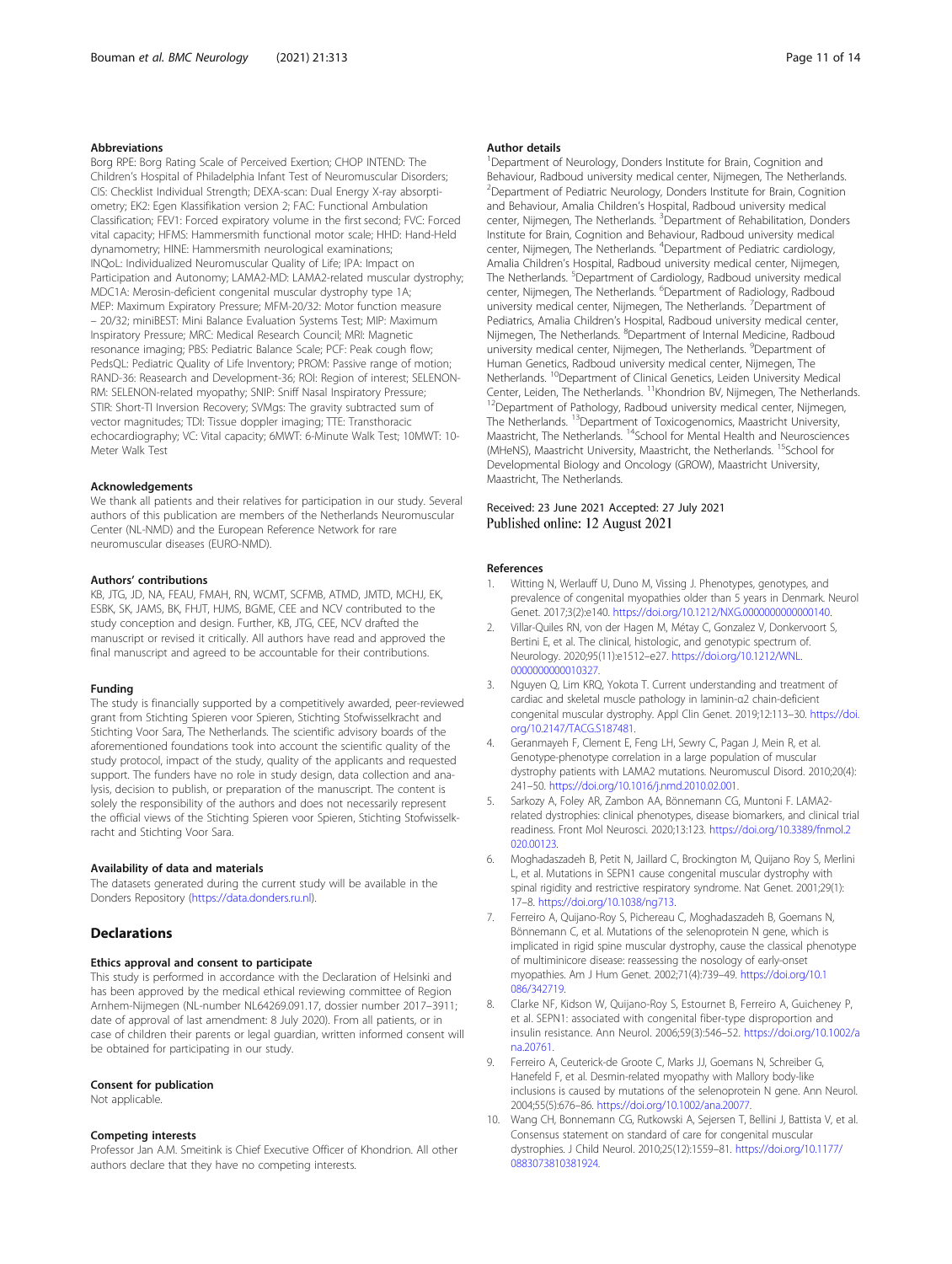- <span id="page-11-0"></span>11. Smeets HJM, Verbrugge B, Springuel P, Voermans NC, group MAW. International Workshop Report Congenital muscular dystrophy 1A: the road to therapy. Neuromuscul Disord. 2021.
- 12. Janssen MCH, Koene S, de Laat P, Hemelaar P, Pickkers P, Spaans E, et al. The KHENERGY study: safety and efficacy of KH176 in mitochondrial m. 3243A>G Spectrum disorders. Clin Pharmacol Ther. 2019;105(1):101–11. [https://doi.org/10.1002/cpt.1197.](https://doi.org/10.1002/cpt.1197)
- 13. Moulin M, Ferreiro A. Muscle redox disturbances and oxidative stress as pathomechanisms and therapeutic targets in early-onset myopathies. Semin Cell Dev Biol. 2017;64:213–23. [https://doi.org/10.1016/j.semcdb.2016.08.003.](https://doi.org/10.1016/j.semcdb.2016.08.003)
- 14. Arbogast S, Beuvin M, Fraysse B, Zhou H, Muntoni F, Ferreiro A. Oxidative stress in SEPN1-related myopathy: from pathophysiology to treatment. Ann Neurol. 2009;65(6):677–86. [https://doi.org/10.1002/ana.21644.](https://doi.org/10.1002/ana.21644)
- 15. Arbogast S, Ferreiro A. Selenoproteins and protection against oxidative stress: selenoprotein N as a novel player at the crossroads of redox signaling and calcium homeostasis. Antioxid Redox Signal. 2010;12(7):893– 904. <https://doi.org/10.1089/ars.2009.2890>.
- 16. Filipe A, Chernorudskiy A, Arbogast S, Varone E, Villar-Quiles RN, Pozzer D, et al. Defective endoplasmic reticulum-mitochondria contacts and bioenergetics in SEPN1-related myopathy. Cell Death Differ. 2021;28(1):123– 38. [https://doi.org/10.1038/s41418-020-0587-z.](https://doi.org/10.1038/s41418-020-0587-z)
- 17. Pozzer D, Varone E, Chernorudskiy A, Schiarea S, Missiroli S, Giorgi C, et al. A maladaptive ER stress response triggers dysfunction in highly active muscles of mice with SELENON loss. Redox Biol. 2019;20:354–66. [https://doi.org/10.1](https://doi.org/10.1016/j.redox.2018.10.017) [016/j.redox.2018.10.017](https://doi.org/10.1016/j.redox.2018.10.017).
- 18. Kemaladewi DU, Bassi PS, Erwood S, Al-Basha D, Gawlik KI, Lindsay K, et al. A mutation-independent approach for muscular dystrophy via upregulation of a modifier gene. Nature. 2019;572(7767):125–30. [https://doi.org/10.1038/s41](https://doi.org/10.1038/s41586-019-1430-x) [586-019-1430-x](https://doi.org/10.1038/s41586-019-1430-x).
- 19. Reinhard JR, Lin S, McKee KK, Meinen S, Crosson SC, Sury M, et al. Linker proteins restore basement membrane and correct LAMA2-related muscular dystrophy in mice. Sci Transl Med. 2017;9(396).
- 20. Rooney JE, Knapp JR, Hodges BL, Wuebbles RD, Burkin DJ. Laminin-111 protein therapy reduces muscle pathology and improves viability of a mouse model of merosin-deficient congenital muscular dystrophy. Am J Pathol. 2012;180(4):1593–602. [https://doi.org/10.1016/j.ajpath.2011.12.019.](https://doi.org/10.1016/j.ajpath.2011.12.019)
- 21. Barraza-Flores P, Bates CR, Oliveira-Santos A, Burkin DJ. Laminin and integrin in LAMA2-related congenital muscular dystrophy: from disease to therapeutics. Front Mol Neurosci. 2020;13:1. [https://doi.org/10.3389/fnmol.2](https://doi.org/10.3389/fnmol.2020.00001) [020.00001](https://doi.org/10.3389/fnmol.2020.00001).
- 22. Chernorudskiy A, Varone E, Colombo SF, Fumagalli S, Cagnotto A, Cattaneo A, et al. Selenoprotein N is an endoplasmic reticulum calcium sensor that links luminal calcium levels to a redox activity. Proc Natl Acad Sci U S A. 2020;117(35):21288–98. <https://doi.org/10.1073/pnas.2003847117>.
- 23. Patton BL, Miner JH, Chiu AY, Sanes JR. Distribution and function of laminins in the neuromuscular system of developing, adult, and mutant mice. J Cell Biol. 1997;139(6):1507–21. [https://doi.org/10.1083/jcb.139.6.1507.](https://doi.org/10.1083/jcb.139.6.1507)
- 24. Petrof BJ, Shrager JB, Stedman HH, Kelly AM, Sweeney HL. Dystrophin protects the sarcolemma from stresses developed during muscle contraction. Proc Natl Acad Sci U S A. 1993;90(8):3710–4. [https://doi.org/10.1](https://doi.org/10.1073/pnas.90.8.3710) [073/pnas.90.8.3710](https://doi.org/10.1073/pnas.90.8.3710).
- 25. Fontes-Oliveira CC, Steinz M, Schneiderat P, Mulder H, Durbeej M. Bioenergetic impairment in congenital muscular dystrophy type 1A and Leigh syndrome muscle cells. Sci Rep. 2017;7(1):45272. <https://doi.org/10.1038/srep45272>.
- 26. Harandi VM, Oliveira BMS, Allamand V, Friberg A, Fontes-Oliveira CC, Durbeej M. Antioxidants Reduce Muscular Dystrophy. Antioxidants. 2020;9(3).
- 27. Kemaladewi D, Hyatt E, Ivakine Z, Cohn R. CRISPR/Cas9-mediated exon inclusion in Lama2 gene alleviates dystrophic pathology in MDC1A mouse model in title abstract keyword. Neuromuscul Disord. 2016;26:S190. [https://](https://doi.org/10.1016/j.nmd.2016.06.376) [doi.org/10.1016/j.nmd.2016.06.376.](https://doi.org/10.1016/j.nmd.2016.06.376)
- 28. Wright M. Calcium handling in a zebrafish model of SELENON congenital muscular dystrophy: World Muscle Society: Neuromuscular Disorders; 2020. p. S149–S50.
- 29. Deniziak M, Thisse C, Rederstorff M, Hindelang C, Thisse B, Lescure A. Loss of selenoprotein N function causes disruption of muscle architecture in the zebrafish embryo. Exp Cell Res. 2007;313(1):156–67. [https://doi.org/10.1016/j.](https://doi.org/10.1016/j.yexcr.2006.10.005) [yexcr.2006.10.005.](https://doi.org/10.1016/j.yexcr.2006.10.005)
- 30. Bachmann C, Noreen F, Voermans NC, Schär PL, Vissing J, Fock JM, et al. Aberrant regulation of epigenetic modifiers contributes to the pathogenesis in patients with selenoprotein N-related myopathies. Hum Mutat. 2019; 40(7):962–74. <https://doi.org/10.1002/humu.23745>.
- 31. Marino M, Stoilova T, Giorgi C, Bachi A, Cattaneo A, Auricchio A, et al. SEPN1, an endoplasmic reticulum-localized selenoprotein linked to skeletal muscle pathology, counteracts hyperoxidation by means of redoxregulating SERCA2 pump activity. Hum Mol Genet. 2015;24(7):1843–55. <https://doi.org/10.1093/hmg/ddu602>.
- 32. Yurchenco PD, McKee KK, Reinhard JR, Rüegg MA. Laminin-deficient muscular dystrophy: Molecular pathogenesis and structural repair strategies. Matrix Biol. 2018;71–72:174–87.
- 33. Hara Y, Mizobe Y, Miyatake S, Takizawa H, Nagata T, Yokota T, et al. Exon skipping using antisense oligonucleotides for laminin-Alpha2-deficient muscular dystrophy. Methods Mol Biol. 1828;2018:553–64.
- 34. Hall TE, Wood AJ, Ehrlich O, Li M, Sonntag CS, Cole NJ, et al. Cellular rescue in a zebrafish model of congenital muscular dystrophy type 1A. NPJ Regen Med. 2019;4(1):21. [https://doi.org/10.1038/s41536-019-0084-5.](https://doi.org/10.1038/s41536-019-0084-5)
- 35. Meilleur KG, Jain MS, Hynan LS, Shieh CY, Kim E, Waite M, et al. Results of a two-year pilot study of clinical outcome measures in collagen VI- and laminin alpha2-related congenital muscular dystrophies. Neuromuscul Disord. 2015;25(1):43–54. [https://doi.org/10.1016/j.nmd.2014.09.010.](https://doi.org/10.1016/j.nmd.2014.09.010)
- 36. Jain MS, Meilleur K, Kim E, Norato G, Waite M, Nelson L, et al. Longitudinal changes in clinical outcome measures in COL6-related dystrophies and LAMA2-related dystrophies. Neurology. 2019;93(21):e1932–e43. [https://doi.](https://doi.org/10.1212/WNL.0000000000008517) [org/10.1212/WNL.0000000000008517](https://doi.org/10.1212/WNL.0000000000008517).
- 37. Zambon AA, Ridout D, Main M, Mein R, Phadke R, Muntoni F, et al. LAMA2 related muscular dystrophy: natural history of a large pediatric cohort. Ann Clin Transl Neurol. 2020;7(10):1870–82. [https://doi.org/10.1002/acn3.51172.](https://doi.org/10.1002/acn3.51172)
- 38. Beenakker EA, van der Hoeven JH, Fock JM, Maurits NM. Reference values of maximum isometric muscle force obtained in 270 children aged 4-16 years by hand-held dynamometry. Neuromuscul Disord. 2001;11(5):441–6. [https://](https://doi.org/10.1016/S0960-8966(01)00193-6) [doi.org/10.1016/S0960-8966\(01\)00193-6](https://doi.org/10.1016/S0960-8966(01)00193-6).
- 39. van den Beld WA, van der Sanden GA, Sengers RC, Verbeek AL, Gabreëls FJ. Validity and reproducibility of hand-held dynamometry in children aged 4- 11 years. J Rehabil Med. 2006;38(1):57–64. [https://doi.org/10.1080/16501](https://doi.org/10.1080/16501970510044043) [970510044043.](https://doi.org/10.1080/16501970510044043)
- 40. McKay MJ, Baldwin JN, Ferreira P, Simic M, Vanicek N, Burns J, et al. Normative reference values for strength and flexibility of 1,000 children and adults. Neurology. 2017;88(1):36–43. [https://doi.org/10.1212/WNL.](https://doi.org/10.1212/WNL.0000000000003466) [0000000000003466](https://doi.org/10.1212/WNL.0000000000003466)
- 41. van der Ploeg RJ, Fidler V, Oosterhuis HJ. Hand-held myometry: reference values. J Neurol Neurosurg Psychiatry. 1991;54(3):244–7. [https://doi.org/1](https://doi.org/10.1136/jnnp.54.3.244) [0.1136/jnnp.54.3.244](https://doi.org/10.1136/jnnp.54.3.244).
- 42. Soucie JM, Wang C, Forsyth A, Funk S, Denny M, Roach KE, et al. Range of motion measurements: reference values and a database for comparison studies. Haemophilia. 2011;17(3):500–7. [https://doi.org/10.1111/j.1365-2516.2](https://doi.org/10.1111/j.1365-2516.2010.02399.x) [010.02399.x](https://doi.org/10.1111/j.1365-2516.2010.02399.x).
- 43. Glanzman AM, Mazzone E, Main M, Pelliccioni M, Wood J, Swoboda KJ, et al. The Children's Hospital of Philadelphia infant test of neuromuscular disorders (CHOP INTEND): test development and reliability. Neuromuscul Disord. 2010;20(3):155–61. [https://doi.org/10.1016/j.nmd.2009.11.014.](https://doi.org/10.1016/j.nmd.2009.11.014)
- 44. Glanzman AM, McDermott MP, Montes J, Martens WB, Flickinger J, Riley S, et al. Validation of the Children's Hospital of Philadelphia infant test of neuromuscular disorders (CHOP INTEND). Pediatr Phys Ther. 2011;23(4):322– 6. [https://doi.org/10.1097/PEP.0b013e3182351f04.](https://doi.org/10.1097/PEP.0b013e3182351f04)
- 45. Dubowitz L, Ricciw D, Mercuri E. The Dubowitz neurological examination of the full-term newborn. Ment Retard Dev Disabil Res Rev. 2005;11(1):52–60. [https://doi.org/10.1002/mrdd.20048.](https://doi.org/10.1002/mrdd.20048)
- 46. de Lattre C, Payan C, Vuillerot C, Rippert P, de Castro D, Bérard C, et al. Motor function measure: validation of a short form for young children with neuromuscular diseases. Arch Phys Med Rehabil. 2013;94(11):2218–26. [https://doi.org/10.1016/j.apmr.2013.04.001.](https://doi.org/10.1016/j.apmr.2013.04.001)
- 47. Bérard C, Payan C, Hodgkinson I, Fermanian J, Group MCS. A motor function measure for neuromuscular diseases. Construction and validation study. Neuromuscul Disord. 2005;15(7):463–70. [https://doi.org/10.1016/j.nmd.2005.](https://doi.org/10.1016/j.nmd.2005.03.004) [03.004](https://doi.org/10.1016/j.nmd.2005.03.004).
- 48. Main M, Kairon H, Mercuri E, Muntoni F. The Hammersmith functional motor scale for children with spinal muscular atrophy: a scale to test ability and monitor progress in children with limited ambulation. Eur J Paediatr Neurol. 2003;7(4):155–9. [https://doi.org/10.1016/S1090-3798\(03\)00060-6](https://doi.org/10.1016/S1090-3798(03)00060-6).
- 49. Ramsey D, Scoto M, Mayhew A, Main M, Mazzone ES, Montes J, et al. Revised Hammersmith scale for spinal muscular atrophy: a SMA specific clinical outcome assessment tool. PLoS One. 2017;12(2):e0172346. [https://](https://doi.org/10.1371/journal.pone.0172346) [doi.org/10.1371/journal.pone.0172346.](https://doi.org/10.1371/journal.pone.0172346)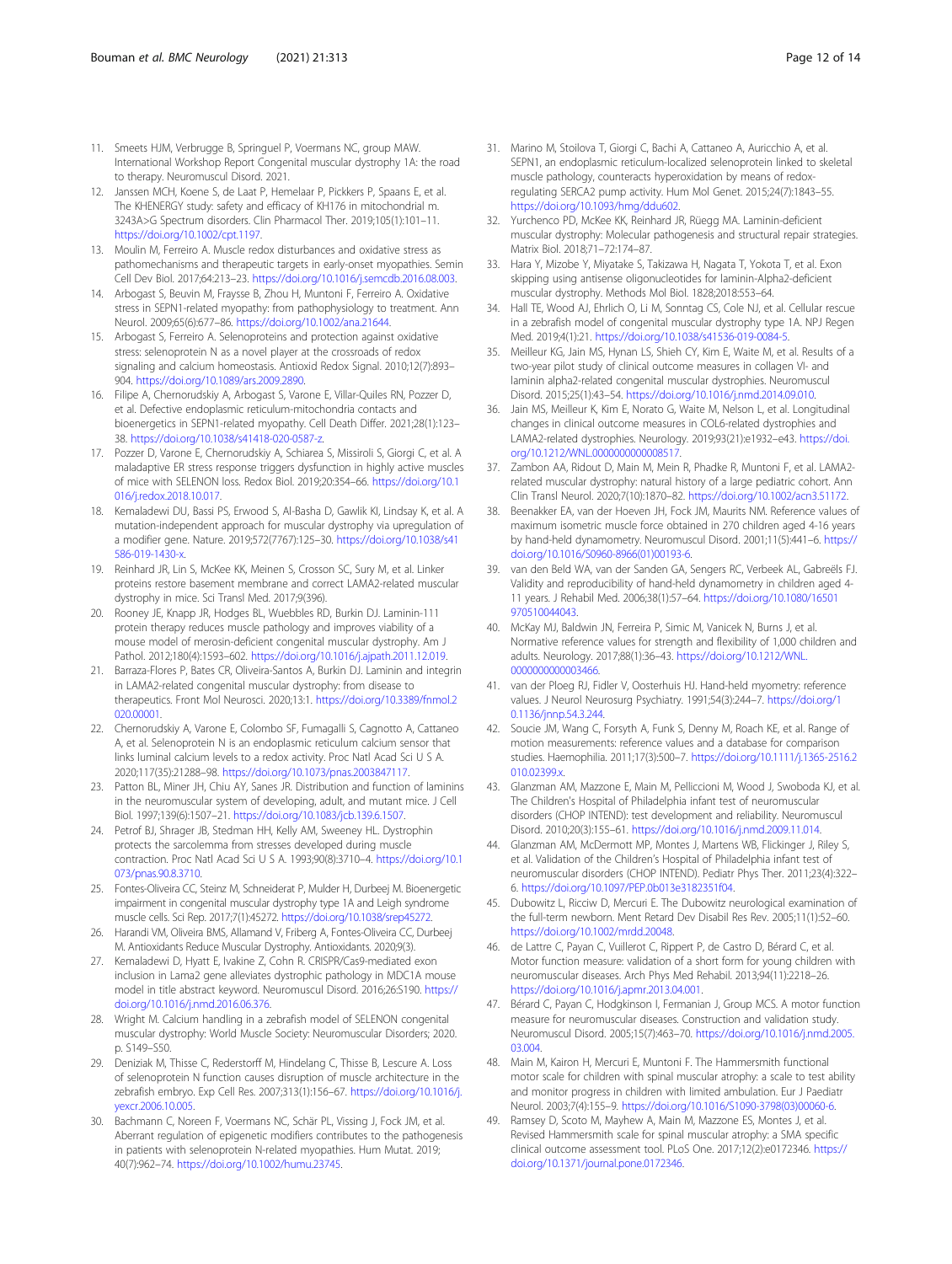- <span id="page-12-0"></span>50. Franjoine MR, Gunther JS, Taylor MJ. Pediatric balance scale: a modified version of the berg balance scale for the school-age child with mild to moderate motor impairment. Pediatr Phys Ther. 2003;15(2):114–28. [https://](https://doi.org/10.1097/01.PEP.0000068117.48023.18) [doi.org/10.1097/01.PEP.0000068117.48023.18](https://doi.org/10.1097/01.PEP.0000068117.48023.18).
- 51. Franchignoni F, Horak F, Godi M, Nardone A, Giordano A. Using psychometric techniques to improve the balance evaluation systems test: the mini-BESTest. J Rehabil Med. 2010;42(4):323–31. [https://doi.org/10.234](https://doi.org/10.2340/16501977-0537) [0/16501977-0537.](https://doi.org/10.2340/16501977-0537)
- 52. Florence JM, Pandya S, King WM, Robison JD, Signore LC, Wentzell M, et al. Clinical trials in Duchenne dystrophy. Standardization and reliability of evaluation procedures. Phys Ther. 1984;64(1):41–5. [https://doi.org/10.1093/](https://doi.org/10.1093/ptj/64.1.41) [ptj/64.1.41](https://doi.org/10.1093/ptj/64.1.41).
- 53. Mayhew JE, Florence JM, Mayhew TP, Henricson EK, Leshner RT, McCarter RJ, et al. Reliable surrogate outcome measures in multicenter clinical trials of Duchenne muscular dystrophy. Muscle Nerve. 2007;35(1):36–42. [https://](https://doi.org/10.1002/mus.20654) [doi.org/10.1002/mus.20654.](https://doi.org/10.1002/mus.20654)
- 54. Enright PL. The six-minute walk test. Respir Care. 2003;48(8):783–5.
- 55. Holden MK, Gill KM, Magliozzi MR, Nathan J, Piehl-Baker L. Clinical gait assessment in the neurologically impaired. Reliability and meaningfulness. Phys Ther. 1984;64(1):35–40. [https://doi.org/10.1093/ptj/64.1.35.](https://doi.org/10.1093/ptj/64.1.35)
- 56. Jung IY, Chae JH, Park SK, Kim JH, Kim JY, Kim SJ, et al. The correlation analysis of functional factors and age with duchenne muscular dystrophy. Ann Rehabil Med. 2012;36(1):22–32. [https://doi.org/10.5535/arm.2012.36.1.22.](https://doi.org/10.5535/arm.2012.36.1.22)
- 57. Brooke MH, Griggs RC, Mendell JR, Fenichel GM, Shumate JB, Pellegrino RJ. Clinical trial in Duchenne dystrophy. I. the design of the protocol. Muscle Nerve. 1981;4(3):186–97. <https://doi.org/10.1002/mus.880040304>.
- 58. Lue YJ, Lin RF, Chen SS, Lu YM. Measurement of the functional status of patients with different types of muscular dystrophy. Kaohsiung J Med Sci. 2009;25(6):325–33. [https://doi.org/10.1016/S1607-551X\(09\)70523-6](https://doi.org/10.1016/S1607-551X(09)70523-6).
- 59. Engelen V, Haentjens MM, Detmar SB, Koopman HM, Grootenhuis MA. Health related quality of life of Dutch children: psychometric properties of the PedsQL in the Netherlands. BMC Pediatr. 2009;9(1):68. [https://doi.org/1](https://doi.org/10.1186/1471-2431-9-68) [0.1186/1471-2431-9-68](https://doi.org/10.1186/1471-2431-9-68).
- 60. Iannaccone ST, Hynan LS, Morton A, Buchanan R, Limbers CA, Varni JW, et al. The PedsQL in pediatric patients with spinal muscular atrophy: feasibility, reliability, and validity of the pediatric quality of life inventory generic Core scales and neuromuscular module. Neuromuscul Disord. 2009; 19(12):805–12. [https://doi.org/10.1016/j.nmd.2009.09.009.](https://doi.org/10.1016/j.nmd.2009.09.009)
- 61. Gordijn M, Suzanne Gordijn M, Cremers EM, Kaspers GJ, Gemke RJ. Fatigue in children: reliability and validity of the Dutch PedsQL™ multidimensional fatigue scale. Qual Life Res. 2011;20(7):1103–8. [https://doi.org/10.1007/s11136-010-9836-9.](https://doi.org/10.1007/s11136-010-9836-9)
- 62. Aaronson NK, Muller M, Cohen PD, Essink-Bot ML, Fekkes M, Sanderman R, et al. Translation, validation, and norming of the Dutch language version of the SF-36 health survey in community and chronic disease populations. J Clin Epidemiol. 1998;51(11):1055–68. [https://doi.org/10.1016/S0895-43](https://doi.org/10.1016/S0895-4356(98)00097-3) [56\(98\)00097-3.](https://doi.org/10.1016/S0895-4356(98)00097-3)
- 63. Seesing FM, van Vught LE, Rose MR, Drost G, van Engelen BG, van der Wilt GJ. The individualized neuromuscular quality of life questionnaire: cultural translation and psychometric validation for the Dutch population. Muscle Nerve. 2015;51(4):496–500. [https://doi.org/10.1002/mus.24337.](https://doi.org/10.1002/mus.24337)
- 64. Vanderiet K, Adriaensen H, Carton H, Vertommen H. The McGill pain questionnaire constructed for the Dutch language (MPQ-DV). Preliminary data concerning reliability and validity. Pain. 1987;30(3):395–408. [https://doi.](https://doi.org/10.1016/0304-3959(87)90027-3) [org/10.1016/0304-3959\(87\)90027-3](https://doi.org/10.1016/0304-3959(87)90027-3).
- 65. Wong DL, Baker CM. Pain in children: comparison of assessment scales. Pediatr Nurs. 1988;14(1):9–17.
- 66. Worm-Smeitink M, Gielissen M, Bloot L, van Laarhoven HWM, van Engelen BGM, van Riel P, et al. The assessment of fatigue: psychometric qualities and norms for the checklist individual strength. J Psychosom Res. 2017;98:40–6. [https://doi.org/10.1016/j.jpsychores.2017.05.007.](https://doi.org/10.1016/j.jpsychores.2017.05.007)
- 67. Vercoulen JH, Swanink CM, Fennis JF, Galama JM, van der Meer JW, Bleijenberg G. Dimensional assessment of chronic fatigue syndrome. J Psychosom Res. 1994;38(5):383–92. [https://doi.org/10.1016/0022-3999\(94\)90099-X.](https://doi.org/10.1016/0022-3999(94)90099-X)
- 68. Vandervelde L, Van den Bergh PY, Goemans N, Thonnard JL. ACTIVLIM: a Rasch-built measure of activity limitations in children and adults with neuromuscular disorders. Neuromuscul Disord. 2007;17(6):459–69. [https://](https://doi.org/10.1016/j.nmd.2007.02.013) [doi.org/10.1016/j.nmd.2007.02.013.](https://doi.org/10.1016/j.nmd.2007.02.013)
- 69. Cardol M, de Haan RJ, van den Bos GA, de Jong BA, de Groot IJ. The development of a handicap assessment questionnaire: the impact on participation and autonomy (IPA). Clin Rehabil. 1999;13(5):411–9. [https://doi.](https://doi.org/10.1191/026921599668601325) [org/10.1191/026921599668601325](https://doi.org/10.1191/026921599668601325).
- 70. Steffensen B, Hyde S, Lyager S, Mattsson E. Validity of the EK scale: a functional assessment of non-ambulatory individuals with Duchenne muscular dystrophy or spinal muscular atrophy. Physiother Res Int. 2001;6(3): 119–34. [https://doi.org/10.1002/pri.221.](https://doi.org/10.1002/pri.221)
- 71. Borg GA. Psychophysical bases of perceived exertion. Med Sci Sports Exerc. 1982;14(5):377–81.
- 72. van Alfen N, Mah JK. Neuromuscular ultrasound: a new tool in your toolbox. Can J Neurol Sci. 2018;45(5):504–15. [https://doi.org/10.1017/cjn.2018.269.](https://doi.org/10.1017/cjn.2018.269)
- 73. Mah JK, van Alfen N. Neuromuscular ultrasound: clinical applications and diagnostic values. Can J Neurol Sci. 2018;45(6):605–19. [https://doi.org/10.101](https://doi.org/10.1017/cjn.2018.314) [7/cjn.2018.314](https://doi.org/10.1017/cjn.2018.314).
- 74. Pillen S, van Alfen N. Skeletal muscle ultrasound. Neurol Res. 2011;33(10): 1016–24. <https://doi.org/10.1179/1743132811Y.0000000010>.
- 75. Pillen S, Van Alfen N. Muscle ultrasound from diagnostic tool to outcome measure--quantification is the challenge. Muscle Nerve. 2015;52(3):319–20. <https://doi.org/10.1002/mus.24613>.
- 76. Pillen S, Verrips A, van Alfen N, Arts IM, Sie LT, Zwarts MJ. Quantitative skeletal muscle ultrasound: diagnostic value in childhood neuromuscular disease. Neuromuscul Disord. 2007;17(7):509–16. [https://doi.org/10.1016/j.](https://doi.org/10.1016/j.nmd.2007.03.008) [nmd.2007.03.008](https://doi.org/10.1016/j.nmd.2007.03.008).
- 77. Pillen S, Boon A, Van Alfen N. Muscle ultrasound. Handb Clin Neurol. 2016; 136:843–53. <https://doi.org/10.1016/B978-0-444-53486-6.00042-9>.
- 78. Wijntjes J, van Alfen N. Muscle ultrasound: present state and future opportunities. Muscle Nerve. 2021;63(4):455–66. [https://doi.org/10.1002/](https://doi.org/10.1002/mus.27081) [mus.27081](https://doi.org/10.1002/mus.27081).
- 79. Scholten RR, Pillen S, Verrips A, Zwarts MJ. Quantitative ultrasonography of skeletal muscles in children: normal values. Muscle Nerve. 2003;27(6):693–8. <https://doi.org/10.1002/mus.10384>.
- 80. Heckmatt JZ, Leeman S, Dubowitz V. Ultrasound imaging in the diagnosis of muscle disease. J Pediatr. 1982;101(5):656–60. [https://doi.org/10.1016/](https://doi.org/10.1016/S0022-3476(82)80286-2) [S0022-3476\(82\)80286-2](https://doi.org/10.1016/S0022-3476(82)80286-2).
- 81. Dahlqvist JR, Widholm P, Leinhard OD, Vissing J. MRI in neuromuscular diseases: an emerging diagnostic tool and biomarker for prognosis and efficacy. Ann Neurol. 2020;88(4):669–81. [https://doi.org/10.1002/ana.25804.](https://doi.org/10.1002/ana.25804)
- 82. Morrow JM, Sinclair CD, Fischmann A, Machado PM, Reilly MM, Yousry TA, et al. MRI biomarker assessment of neuromuscular disease progression: a prospective observational cohort study. Lancet Neurol. 2016;15(1):65–77. [https://doi.org/10.1016/S1474-4422\(15\)00242-2.](https://doi.org/10.1016/S1474-4422(15)00242-2)
- 83. Mul K, Horlings CGC, Vincenten SCC, Voermans NC, van Engelen BGM, van Alfen N. Quantitative muscle MRI and ultrasound for facioscapulohumeral muscular dystrophy: complementary imaging biomarkers. J Neurol. 2018; 265(11):2646–55. <https://doi.org/10.1007/s00415-018-9037-y>.
- 84. Mul K, Vincenten SCC, Voermans NC, Lemmers RJLF, van der Vliet PJ, van der Maarel SM, et al. Adding quantitative muscle MRI to the FSHD clinical trial toolbox. Neurology. 2017;89(20):2057–65. [https://doi.org/10.1212/WNL.](https://doi.org/10.1212/WNL.0000000000004647) [0000000000004647](https://doi.org/10.1212/WNL.0000000000004647).
- 85. Kinali M, Arechavala-Gomeza V, Cirak S, Glover A, Guglieri M, Feng L, et al. Muscle histology vs MRI in Duchenne muscular dystrophy. Neurology. 2011; 76(4):346–53. <https://doi.org/10.1212/WNL.0b013e318208811f>.
- 86. Mercuri E, Cini C, Pichiecchio A, Allsop J, Counsell S, Zolkipli Z, et al. Muscle magnetic resonance imaging in patients with congenital muscular dystrophy and Ullrich phenotype. Neuromuscul Disord. 2003;13(7–8):554–8. [https://doi.org/10.1016/S0960-8966\(03\)00091-9.](https://doi.org/10.1016/S0960-8966(03)00091-9)
- 87. Mercuri E, Pichiecchio A, Counsell S, Allsop J, Cini C, Jungbluth H, et al. A short protocol for muscle MRI in children with muscular dystrophies. Eur J Paediatr Neurol. 2002;6(6):305–7. [https://doi.org/10.1053/ejpn.2002.0617.](https://doi.org/10.1053/ejpn.2002.0617)
- 88. Gupta MC, Wijesekera S, Sossan A, Martin L, Vogel LC, Boakes JL, et al. Reliability of radiographic parameters in neuromuscular scoliosis. Spine (Phila Pa 1976). 2007;32(6):691–5. [https://doi.org/10.1097/01.brs.00002](https://doi.org/10.1097/01.brs.0000257524.23074.ed) [57524.23074.ed.](https://doi.org/10.1097/01.brs.0000257524.23074.ed)
- 89. Kim H, Kim HS, Moon ES, Yoon CS, Chung TS, Song HT, et al. Scoliosis imaging: what radiologists should know. Radiographics. 2010;30(7):1823–42. [https://doi.org/10.1148/rg.307105061.](https://doi.org/10.1148/rg.307105061)
- 90. Lang RM, Badano LP, Mor-Avi V, Afilalo J, Armstrong A, Ernande L, et al. Recommendations for cardiac chamber quantification by echocardiography in adults: an update from the American Society of Echocardiography and the European Association of Cardiovascular Imaging. Eur Heart J Cardiovasc Imaging. 2015;16(3):233–70. [https://doi.org/10.1093/ehjci/jev014.](https://doi.org/10.1093/ehjci/jev014)
- 91. Laveneziana P, Albuquerque A, Aliverti A, Babb T, Barreiro E, Dres M, et al. ERS statement on respiratory muscle testing at rest and during exercise. Eur Respir J. 2019;53(6).